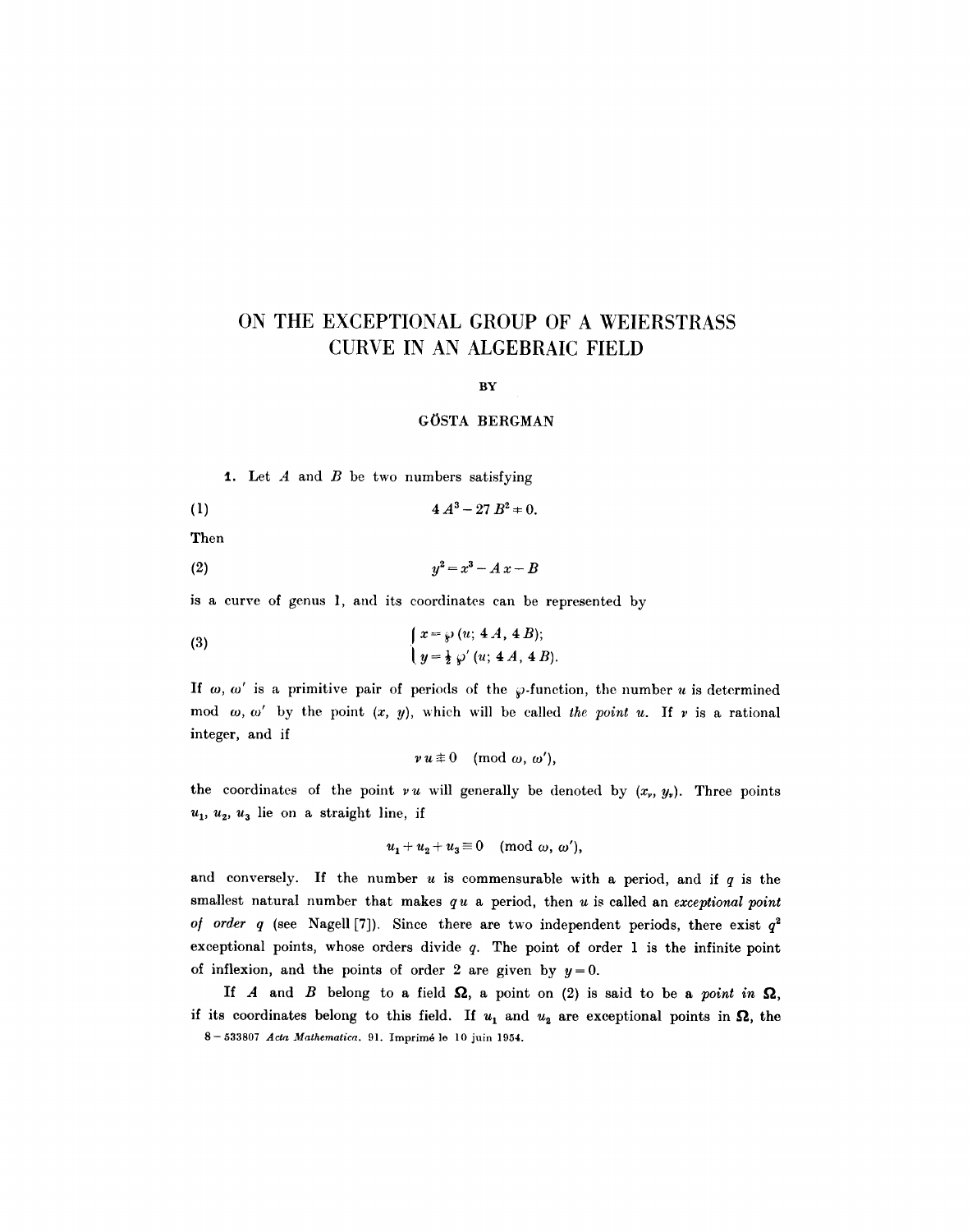same is true of  $u_1 + u_2$ , and in this way the exceptional points in  $\Omega$  form an abelian group, the *exceptional group in*  $\Omega$  on the curve (2) (see Châtelet [5]). If  $\Omega$  is an algebraic field, the following result is known (see Casscls [4] and Bergman [1]):

**Theorem 1.** Let  $\Omega$  be an algebraic field, let A and B be integers in  $\Omega$  which *satisfy* (1), and let u be an exceptional point of order  $q>1$  in  $\Omega$  on the curve (2). Then *the coordinates*  $(x, y)$  of this point are integers in  $\Omega$ , if q is not a power of an odd *prime, and if q is a power of the odd prime p, then px is an integer in*  $\Omega$ .

It follows from a theorem due to Weil [9] that the exceptional group in an algebraic field is finite, but Well's proof does not make it possible to find the points of the group, if  $\Omega$ , A and B are given. In the case  $\Omega = K(1)$  this problem has been solved by Nagell ([7], p. 8-15), who has proved the following theorem:

**Theorem 2.** Let A and B be integers in  $K(1)$ , which satisfy (1), and let  $(x, y)$ *be an exceptional point in*  $K(1)$  *on the curve* (2), *whose order is*  $> 2$ . Then x and y are integers, and  $y^2$  divides  $4 A^3 - 27 B^2$ .

By a similar theorem the exceptional points can be found, if  $\Omega$  is an imaginary quadratic fichl (see Billing [3], p. 120, Nagell [8], p. 12, Cassels [4], and Bergman [l]). Châtelet has tried to solve the general problem (see [5],  $[6]$ ), but he has not published his results.

In this paper we shall find a limit of the order of an exceptional point in  $\Omega$ on a given curve (2), if  $\Omega$  is a given algebraic field, and at the same time we shall give an independent proof of this special case of Weil's theorem. If the order of an exceptional point cannot exceed an assigned limit  $M$ , there cannot be more than  $M^2$  exceptional points in  $\Omega$ , and hence they can be determined (see Nagell [8], p. 9-11). A limit of the order of a point is given by theorem 6 and theorem 12.

2. If  $\nu$  is a rational integer, we define

$$
\psi_{\nu}(u)=\frac{\sigma(\nu u)}{\left[\sigma(u)\right]^{\nu^2}} \qquad (\psi_0(u)=0);
$$

then  $\psi_{-\nu}(u)=-\psi_{\nu}(u)$ , and it is known that

(4) 
$$
x_{\mathsf{x}}-x_{\lambda}=\wp\left(\mathsf{x}\,u\right)-\wp\left(\lambda\,u\right)=-\frac{\psi_{\mathsf{x}+\lambda}\left(u\right)\psi_{\mathsf{x}-\lambda}\left(u\right)}{\psi_{\mathsf{x}}^{\mathsf{x}}\left(u\right)\psi_{\lambda}^{\mathsf{x}}\left(u\right)},
$$

if x and  $\lambda$  are rational integers  $\pm 0$ . If x,  $\lambda$  and  $\mu$  are rational integers  $\pm 0$ , we have

$$
[\wp(xu)-\wp(\lambda u)]+[\wp(\lambda u)-\wp(\mu u)]+[\wp(\mu u)-\wp(xu)]=0,
$$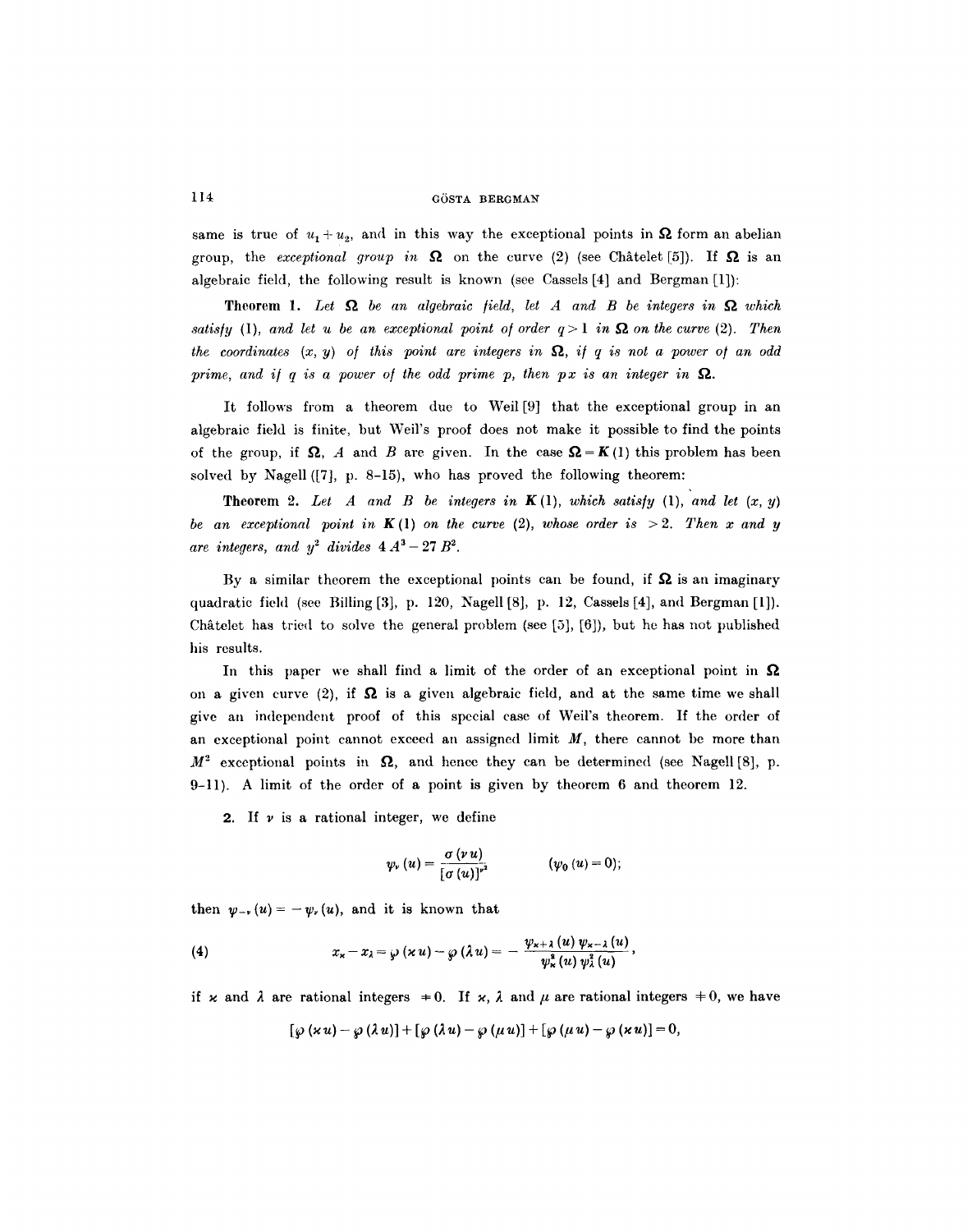and consequently

(5) 
$$
\psi_{x+\lambda}(u)\,\psi_{x-\lambda}(u)\,\psi_{\mu}^2(u)+\psi_{\lambda+\mu}(u)\,\psi_{\lambda-\mu}(u)\,\psi_{\kappa}^2(u)+\psi_{\mu+\kappa}(u)\,\psi_{\mu-\kappa}(u)\,\psi_{\lambda}^2(u)=0;
$$

here  $\varkappa$ ,  $\lambda$ ,  $\mu$  may be supposed to be any rational integers. If we choose

$$
\begin{cases}\n\varkappa = \nu + 1; \\
\lambda = \nu - 1; \text{ or } \begin{cases}\n\varkappa = \nu + 1; \\
\lambda = \nu; \\
\mu = 1.\n\end{cases}\n\end{cases}
$$

we find (the letter  $u$  is omitted):

(6) 
$$
\begin{cases} \psi_2 \cdot \psi_2 = \psi_r \left[ \psi_{r+2} \psi_{r-1}^2 - \psi_{r-2} \psi_{r+1}^2 \right]; \\ \psi_{2r+1} = \psi_{r+2} \psi_r^2 - \psi_{r-1} \psi_{r+1}^3. \end{cases}
$$

We may also take

$$
\begin{cases} \n\varkappa = \nu - 1; \\
\lambda = \nu + 1 \n\end{cases} \n\text{ or } \n\begin{cases} \n\varkappa = \nu; \\
\lambda = \nu + 1 \n\end{cases}
$$

in (4) and find

(7) 
$$
\begin{cases} \psi_{2\nu}\psi_2 = \psi_{\nu-1}^2\psi_{\nu+1}^2(x_{\nu-1}-x_{\nu+1});\\ \psi_{2\nu+1} = \psi_{\nu}^2\psi_{\nu+1}^2(x_{\nu}-x_{\nu+1}). \end{cases}
$$

Now it is known that

$$
\psi_1 = 1; \ \psi_2 = -2 \ y;
$$
  

$$
\psi_3 = 3 \ x^4 - 6 \ A \ x^2 - 12 \ B \ x - A^2;
$$
  

$$
\psi_4 = -2 \ y \ (2 \ x^6 - 10 \ A \ x^4 - 40 \ B \ x^3 - 10 \ A^2 \ x^2 - 8 \ A \ B \ x + 2 \ A^3 - 16 \ B^2),
$$

and it follows from the formulas (6) that  $\psi_{2\,\nu+1}$  and  $\frac{1}{-\,\psi_{2\,\nu}}$  are polynomials in x, A  $\boldsymbol{\mathcal{W}}_{\mathbf{2}}$ and B with rational integral coefficients. It is also known (see for instance Bergman [2], p. 493-494) that

(8) 
$$
\frac{y_{\nu}}{y_1} = \frac{\wp'(vu)}{\wp'(u)} = -\frac{\psi_{2\nu}}{\psi_2\psi_{\nu}^*}.
$$
  
A line 
$$
y = \delta x + \varepsilon
$$

cuts the curve (2) in three points  $u_1, u_2, u_3$ , and it is seen that

$$
\delta^2 = \wp(u_1) + \wp(u_2) + \wp(u_3).
$$

 $8* - 533807.$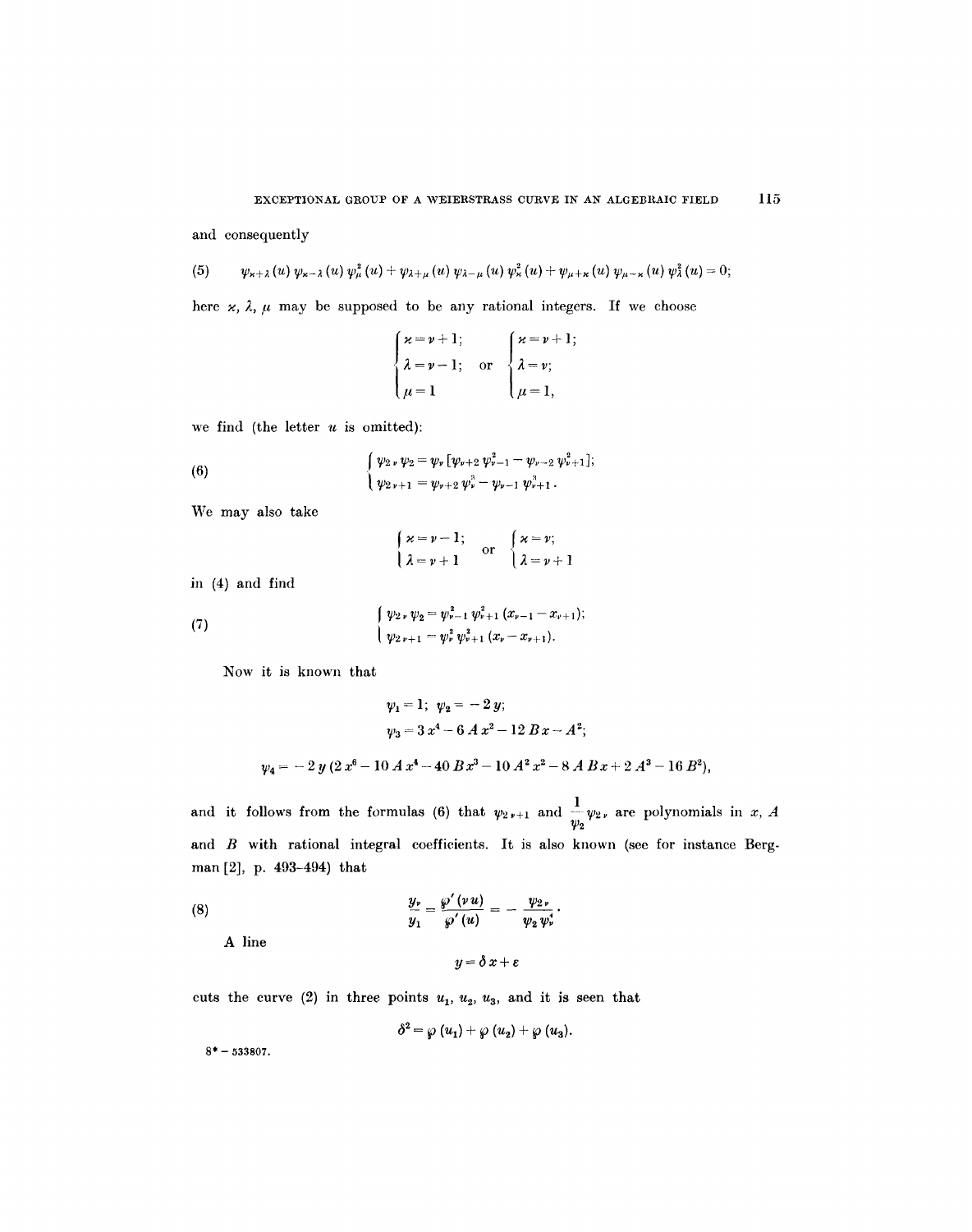If v is a natural number  $\geq 2$ , and if neither  $(\nu \pm 1)u$  nor vu is a period, the three finite points u,  $(\nu-1)u$ ,  $-\nu u$  lie on a straight line, and we have

$$
x_{\nu}+x_1, \ -\delta=\frac{y_{\nu}+y_1}{x_{\nu}-x_1}
$$

and consequently

(9) 
$$
\left(\frac{y_{\nu}+y_1}{x_{\nu}-x_1}\right)^2=x_1+x_{\nu-1}+x_{\nu}.
$$

If  $v=2$ , and if  $2u$  is not a period, we also have

(10) 
$$
\delta = \frac{3 x_1^2 - A}{2 y_1}
$$

and hence

(11) 
$$
\left(\frac{3x_1^2-A}{2y_1}\right)^2=2x_1+x_2.
$$

By (I0) we may write

$$
\begin{cases}\nA = 3 x_1^2 - 2 \delta y_1; \\
B = x_1^3 - A x_1 - y_1^2 = -2 x_1^3 + 2 \delta x_1 y_1 - y_1^2,\n\end{cases}
$$

and it follows that

(12) 
$$
4 A^3 - 27 B^2 = y_1^2 [36 x_1^2 (x_2 - x_1) + 108 \delta x_1 y_1 - 32 \delta^3 y_1 - 27 y_1^2],
$$

if  $y_1 \neq 0$  and if  $\delta$  is defined by (10).

If  $\psi$  is a prime ideal in an algebraic field  $\Omega$ , and if  $\alpha$  is a number  $\neq 0$  in  $\Omega$ , it will be convenient to write

(13) ~'//~,

**f** 

$$
\alpha=\frac{\mathfrak{p}^{\nu}\,\mathfrak{a}}{\mathfrak{b}},
$$

where a and b are integral ideals in  $\Omega$  and  $\nu/\nu$ , Here v may be any rational integer, but if  $v \ge 0$ ,  $\alpha$  is said to be an *integer mod*  $\beta$ .

If  $\psi$  is a divisor of 2, and if A and B are integers mod  $\psi$ , it follows from theorem 1 that the coordinates of a finite exceptional point in  $\Omega$  on the curve (2) are integers mod p.

3. Let  $\Omega$  be an algebraic field, let  $\mathfrak p$  be a prime ideal in  $\Omega$ , let A and B be integers mod  $\uparrow$  in  $\Omega$  which satisfy (1), and let u be a finite point in  $\Omega$  on (2),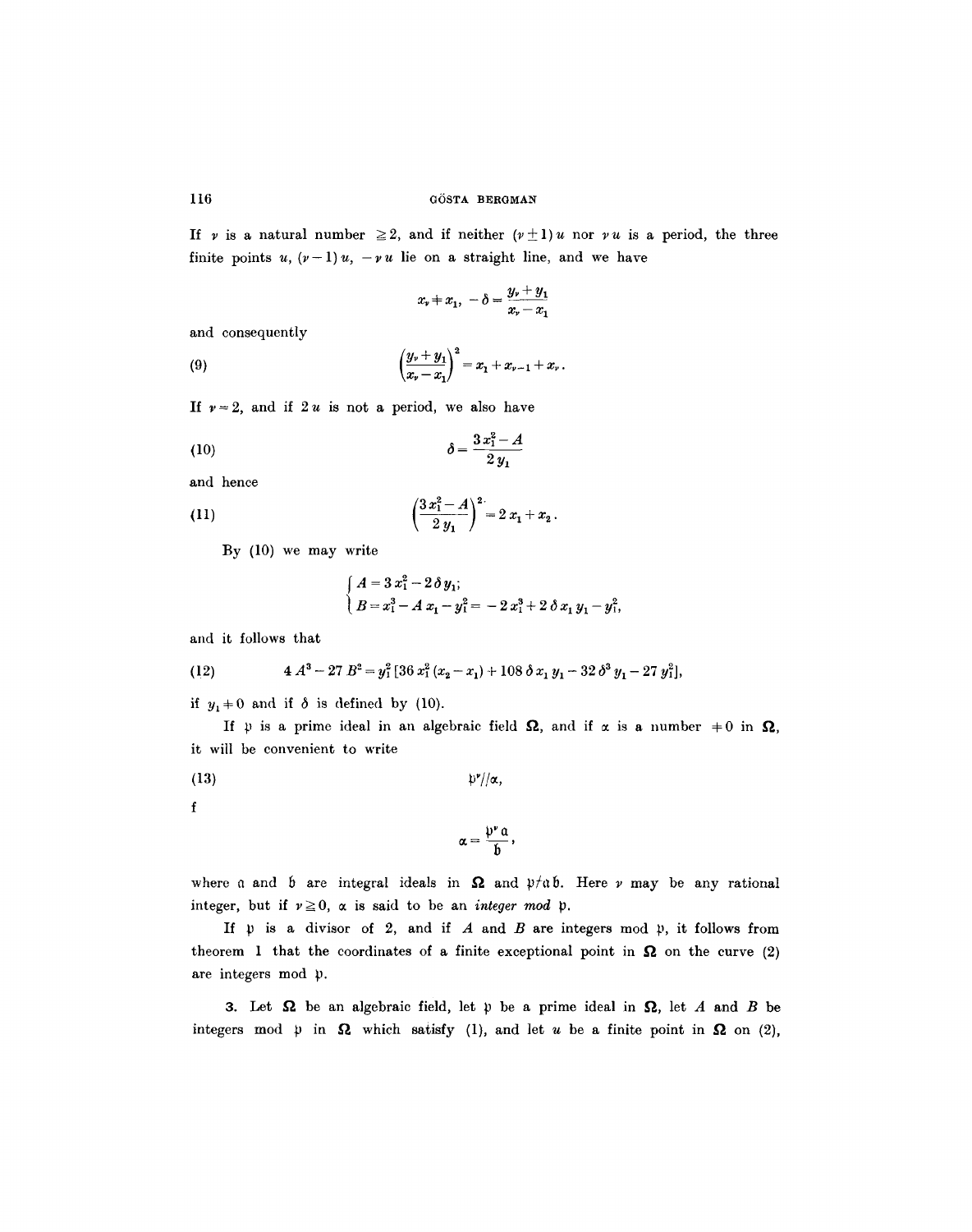whose coordinates are integers mod  $\psi$ . Then the numbers  $\psi_r(u)$  ( $\nu = 0, \pm 1, \pm 2, \ldots$ ) are integers mod  $\mathfrak{p}$ , and we suppose

(14) 
$$
\psi_2 \psi_3 \psi_4 \neq 0, \ \psi_3^{3r}/\psi_2, \ \psi_3^{8r}/\psi_3, \ \psi_1^{15r}/\psi_4,
$$

where r is a rational integer  $\geq 0$ . Then it follows from the formulas (6) that

(15) 
$$
\mathfrak{p}^{(\nu^2-1)r}/\psi_r, \text{ if } \nu \neq 0,
$$

and we shall examine the conditions for

$$
\mathfrak{p}^{(\nu^2-1)\,r+1}/\psi_{\nu}.
$$

The result will be found in theorem 3, but the following lemmas are needed:

**Lemma 1.** *If*  $\nu$  *and t are natural numbers, and if*  $\psi_t \neq 0$ *, then* 

$$
\psi^{(\nu^2-1)\,t^2\,r}\bigg/\frac{\psi_{\nu\,t}}{\psi_t}\,.
$$

Proof. By  $(6)$ 

$$
\frac{\psi_{2,t}}{\psi_t} = \frac{1}{\psi_2} [\psi_{t+2} \, \psi_{t-1}^2 - \psi_{t-2} \, \psi_{t+1}^2],
$$

and then it follows from (15) that the lemma is true for  $\nu=2$ . Now let  $\gamma$  be a natural number and choose

$$
\begin{cases}\n\varkappa = \gamma t + 1; \\
\lambda = \gamma t - 1; \\
\mu = 1\n\end{cases} \quad \text{or} \quad\n\begin{cases}\n\varkappa = (\gamma + 1) t; \\
\lambda = \gamma t; \\
\mu = 1\n\end{cases}
$$

in (5). We find

$$
\frac{\psi_{2\gamma t}}{\psi_t} = \frac{1}{\psi_2} \frac{\psi_{\gamma t}}{\psi_t} [\psi_{\gamma t+2} \psi_{\gamma t-1}^2 - \psi_{\gamma t-2} \psi_{\gamma t+1}^2];
$$
  

$$
\frac{\psi_{(2\gamma+1)t}}{\psi_t} = \psi_{(\gamma+1)t+1} \psi_{(\gamma+1)t-1} \left(\frac{\psi_{\gamma t}}{\psi_t}\right)^2 - \psi_{\gamma t+1} \psi_{\gamma t-1} \left(\frac{\psi_{(\gamma+1)t}}{\psi_t}\right)^2.
$$

Here we take  $\gamma = 1, 2, 3, \ldots$ , and the lemma follows by induction.

Lemma 2. *I/* 

$$
\psi^{(s^2-1)r+1}/\psi_s
$$
 and  $\psi^{(t^2-1)r+1}/\psi_t$ ,

*where*  $0 < s < t$ *, we have*  $t-s \geq 3$ *.*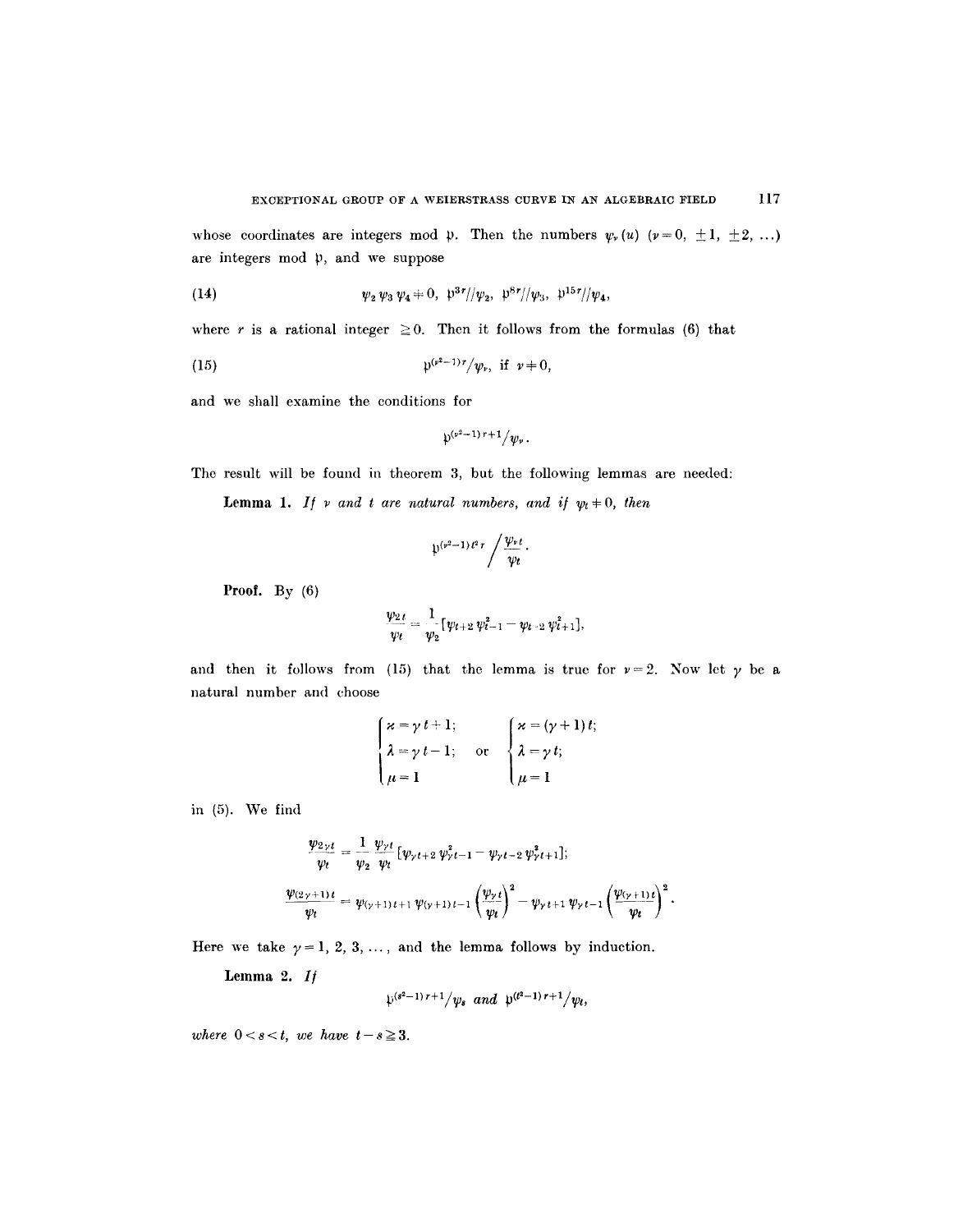**Proof.** First suppose  $t = s + 1$ . Then we choose

$$
\begin{cases} \n\kappa = s - 1 \\ \n\lambda = 2 \\ \n\mu = 1 \n\end{cases}
$$

in (5) and find

$$
\psi_{s+1}\,\psi_{s-3}+\psi_3\,\psi_{s-1}^2-\psi_s\,\psi_{s-2}\,\psi_2^2=0\,.
$$

It follows that

$$
\mathfrak{p}^{(s^2-2s) r+1}/\psi_{s-1},
$$

but then s may be replaced by  $s-1$  and so on, and this is impossible, since  $\mathfrak{p}^{15r+1}/\psi_4$ .

Next suppose  $t = s + 2$ . Then we take

$$
\begin{cases} \n\mathbf{x} = s; \\ \n\lambda = 2; \\ \n\mu = 1 \n\end{cases}
$$

in (5) and find

$$
\psi_{s+2}\,\psi_{s-2}+\psi_3\,\psi_s^2-\psi_{s+1}\,\psi_{s-1}\,\psi_2^2=0.
$$

It follows that

$$
\mathfrak{p}^{(s^2\pm 2\,s)\,r+1}/\psi_{s\pm 1},
$$

but this is impossible, according to the first part of the proof. Consequently  $t-s\geq 3$ , and the lemma is proved.

Lemma 3. *Suppose* 

$$
\mathfrak{p}^{(\nu^2-1)\,r}/\!/\psi_{\nu}, \ \nu=1, 2, 3, \ldots, s-1; \ \mathfrak{p}^{(s^2-1)\,r+1}/\psi_{s},
$$

*where s is a natural number*  $\geq 5$ . Then

$$
\mathfrak{p}^{(t^2-1)\,r+1}/\psi_t,
$$

*i/ and only i/ t is divisible by s.* 

**Proof.** If  $\psi_s=0$ , we have  $\psi_{\nu s}=0$   $(\nu=1, 2, 3, ...)$ , and if  $\psi_s=0$ ,  $\frac{\psi_{\nu s}}{\psi_s}$  is divisible by  $\psi^{(r^2-1)s^2r}$  by lemma 1. This proves the first part of the lemma.

To prove the second part we suppose

$$
\psi^{(l^2-1) r+1} / \psi_t
$$
, where  $\nu s < t = \nu s + \gamma < (\nu + 1) s$ .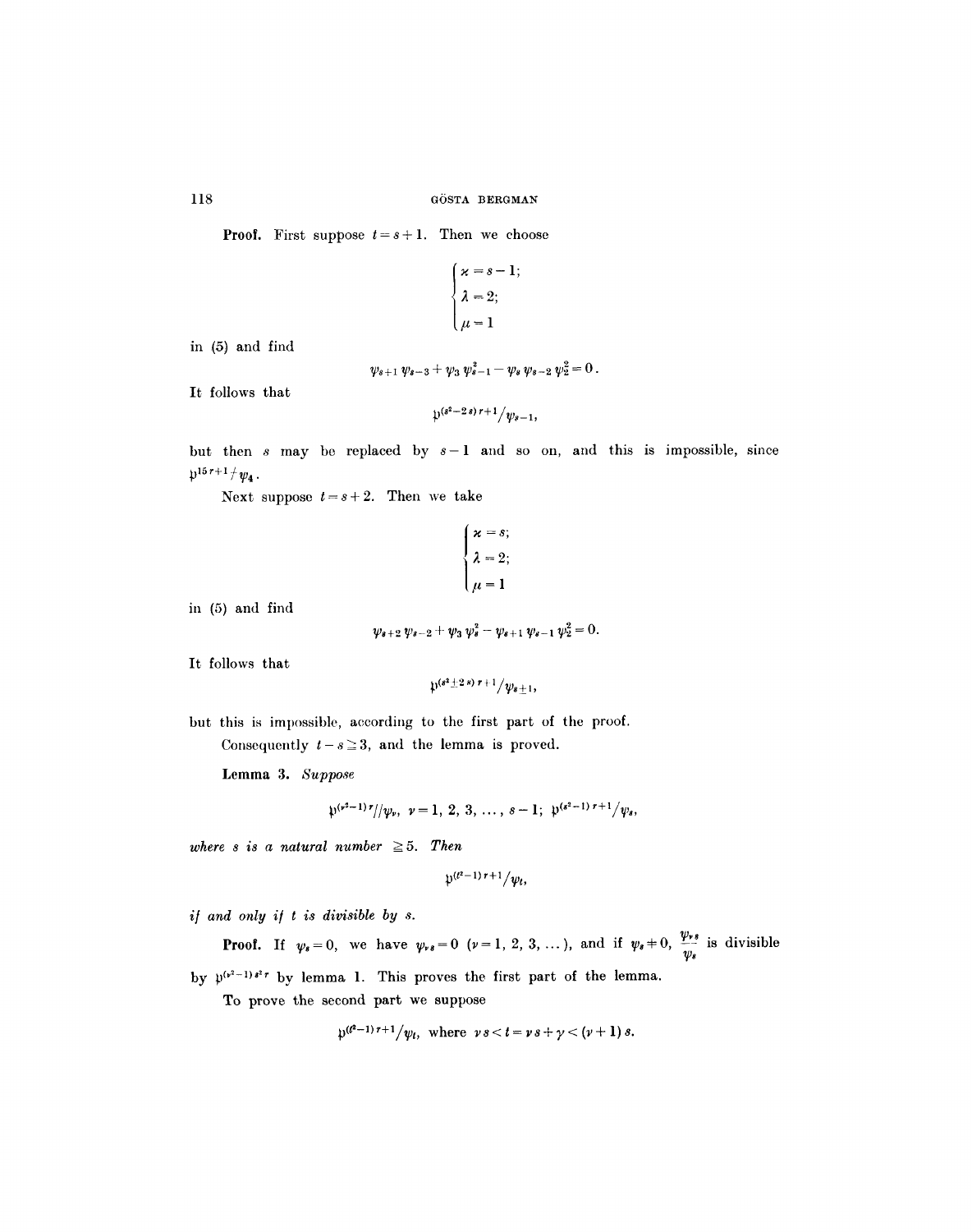By lemma 2  $\gamma \geq 3$ , and we may suppose

$$
\mathfrak{p}^{(h^2-1)\,r}/|\psi_h,\,\,h=\nu\,s+1,\ \, \nu\,s+2,\,\ldots\,,\,\nu\,s+\gamma-1.
$$

If  $\gamma$  is even  $(\gamma = 2 \beta)$ , we take

$$
\begin{cases} \n\varkappa = \nu \, s + \beta - 1; \\
\lambda = \beta + 1; \\
\mu = \beta - 1 \n\end{cases}
$$

in (5) and find

$$
\psi_t \,\psi_{\nu\,s-2}\,\psi_{\beta-1}^{\,2} + \psi_{\nu}\,\psi_2\,\psi_{\nu\,s+\beta-1}^{\,2} - \psi_{t-2}\,\psi_{\nu\,s}\,\psi_{\beta+1}^{\,2} = 0,
$$

but this is impossible, since  $0 < \gamma < s$  and  $\gamma s < \gamma s + \beta - 1 < t$ .

If  $\gamma$  is odd  $(\gamma=2\,\beta+1)$ , we take

$$
\begin{cases} \n\varkappa = \nu \, s + \beta; \\
\lambda = \beta + 1; \\
\mu = \beta \n\end{cases}
$$

in (5) and find

$$
\psi_t \,\psi_{\nu\,s-1} \,\psi_\beta^2 + \psi_\nu \,\psi_{\nu\,s+\beta}^2 - \psi_{t-1} \,\psi_{\nu\,s} \,\psi_{\beta+1}^2 = 0,
$$

and this is impossible, since  $0 < \gamma < s$  and  $\gamma s < \gamma s + \beta < t$ .

Consequently  $t$  must be divisible by  $s$ , and the lemma is proved.

Lemma 4. *There exists a number*  $s \geq 5$  satisfying

$$
\mathfrak{p}^{(\nu^2-1)\,r}/\big/\psi_{\nu},\ \nu=1,\ 2,\ \ldots\ ,\ s-1;\ \mathfrak{p}^{(s^2-1)\,r+1}\big/\psi_{s},
$$

and if  $N$  is the norm of  $\mathfrak p$ , we have

$$
s\!\leq\!2\,N\!+1.
$$

**Proof.** Let t be a number  $\geq 5$ , and suppose

$$
\psi^{(\nu^2-1)\nu}/\!/\psi_{\nu}, \ \nu=1, \ 2, \ \ldots, \ t-1.
$$

Then it follows from (4) that

$$
\mathfrak{p}^2\sqrt[r]{|x_{\mathbf{x}}-x_{\lambda}|}
$$

if  $0 < \lambda < \varkappa$  and  $\varkappa + \lambda < t$ . Hence the numbers

0,  $x_2-x_1$ ,  $x_3-x_1$ , ...,  $x_{\frac{1}{2}(t-1)}-x_1$  (*t* odd)

or

0, 
$$
x_2 - x_1
$$
,  $x_3 - x_1$ , ...,  $x_{t} - x_1$  (*t* even)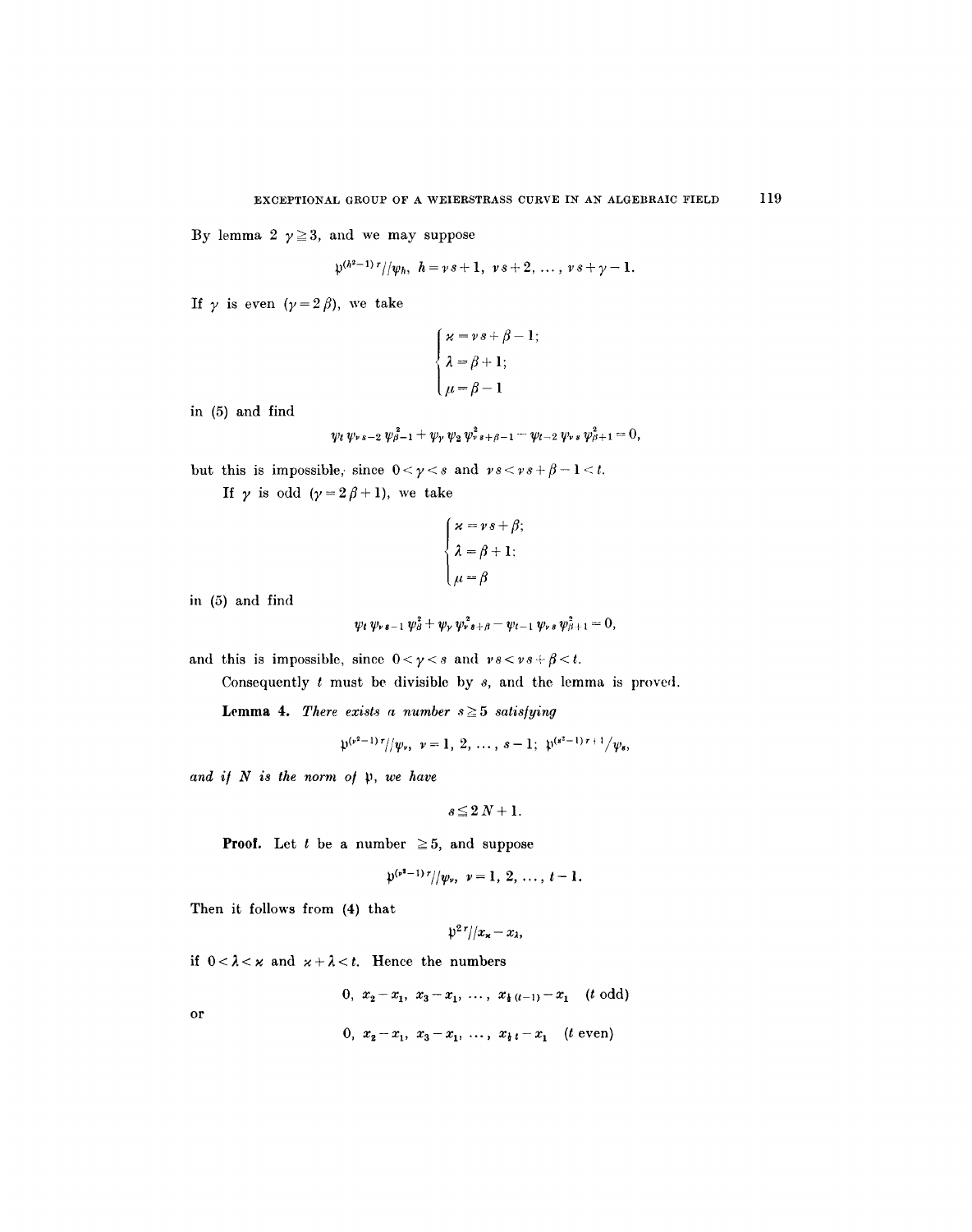are divisible by  $\mathfrak{p}^{2r}$  but incongruent mod  $\mathfrak{p}^{2r+1}$ , and consequently

 $t \le 2N + 1$ .

If  $t$  is taken as large as possible, we have

 $\psi^{(l^2-1) r+1} / \psi_l$ 

and the lemma is proved.

If the lemmas 3 and 4 are combined, we get the following theorem:

**Theorem 3.** Let  $\Omega$  be an algebraic field, let  $\mathfrak p$  be a prime ideal in  $\Omega$  with the *norm* N, let A and B be integers mod  $\mathfrak p$  in  $\Omega$  which satisfy (1), and let u be a finite *Toint in*  $\Omega$  on (2), whose coordinates are integers mod p. Finally let r be a rational *integer and suppose* 

 $\psi_2 \psi_3 \psi_4 = 0; \psi_3 \psi_7/\psi_2; \psi_3 \psi_7/\psi_3; \psi_1 \psi_1 \psi_4.$ 

*Then* 

$$
\psi^{(\nu^2-1)r}/w_{\nu}, \text{ if } \nu \neq 0,
$$

and there exists a number  $s \geq 5$  satisfying

$$
\mathfrak{p}^{(\nu^2-1)r}/|\psi_r, \text{ if } \nu \text{ is not divisible by } s;
$$
  

$$
\mathfrak{p}^{(\nu^2-1)r+1}/\psi_r, \text{ if } \nu \text{ is divisible by } s;
$$
  

$$
s \le 2N+1.
$$

4. In the following sections  $\mathfrak p$  is supposed to be a divisor of 2, and a natural number  $m$  is defined by

(16)  $\frac{m}{2}$ .

Since the curves (2) and

$$
y^2 = x^3 - A \alpha^4 x - B \alpha^6
$$

are equivalent, if  $\alpha$  is a number  $\neq 0$  in  $\Omega$ , we shall also suppose that A and B are integers mod  $\psi$  and that  $A^3$  and  $B^2$  are not both divisible by  $\psi^{12}$ .

The following theorem will often be used:

**Theorem 4.** Let u be an exceptional point in  $\Omega$  of order  $q > 4$ , and suppose

 $p^{c}/|y_{1}, y_{2}|/y_{2},$ 

*where c is a rational integer*  $\geq 0$ *. Define a number n by* 

 $n = m + c$ ,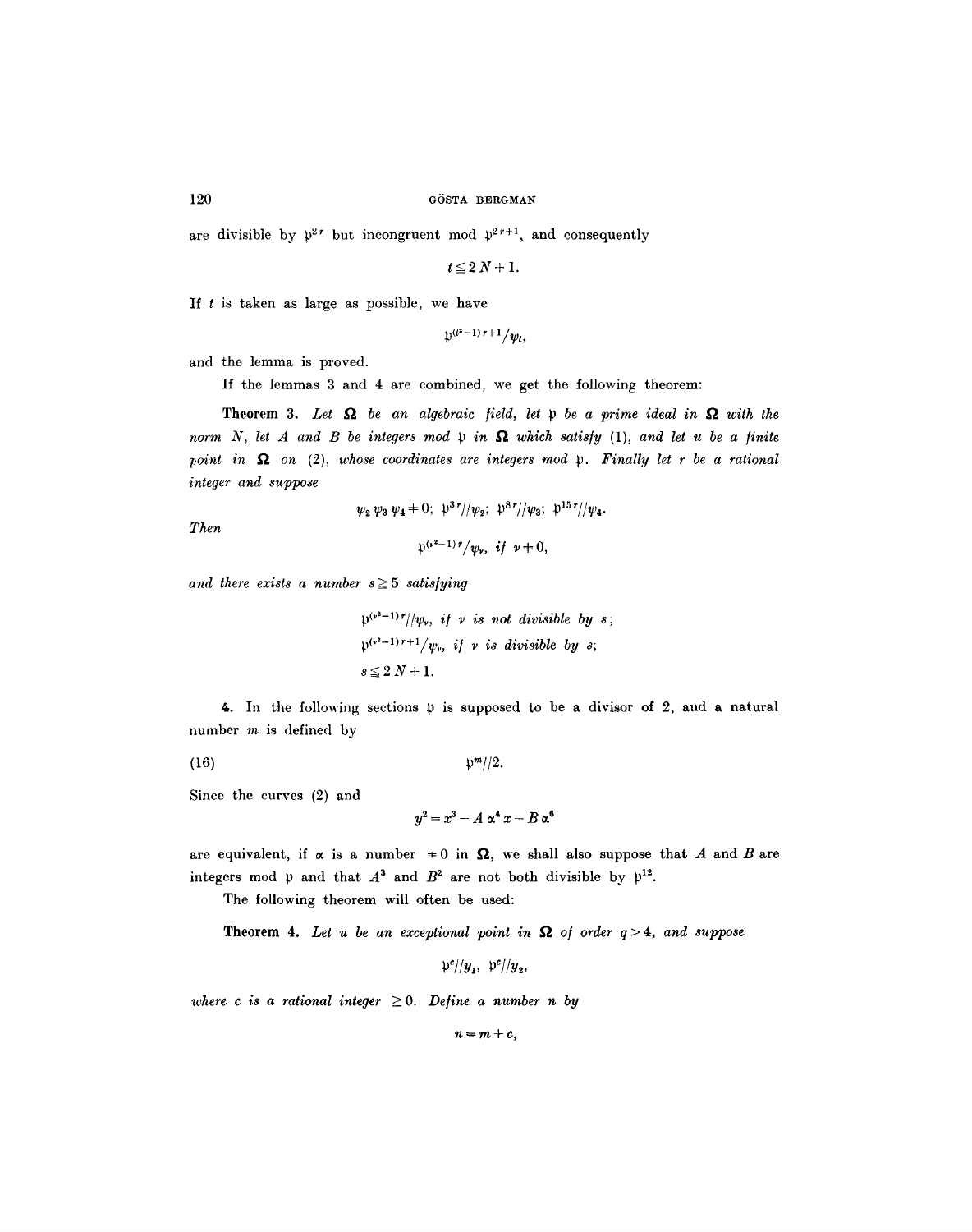where *m* is defined by (16). Then  $\mathfrak{p}^n/|\mathfrak{p}_2|$  and  $\mathfrak{p}^5$ <sup>5</sup> $\mathfrak{p}/|\mathfrak{p}_4|$ , and we have one of the following cases:

- 1.  $\mathfrak{p}^{8n}/\langle \mathfrak{p}_3^3$ . Then theorem 3 may be applied.
- 2.  $\mathfrak{p}^{8n} \mathfrak{p}^{3}$ . Then  $4/q$ , and if the numbers k and d are defined by

$$
\mathfrak{p}^k/\mathfrak{p}_3;\ 8\,n=3\,k+d,
$$

*We have* 

(17)  

$$
\begin{cases}\n\psi^{\frac{1}{8}(\nu^2-1)k}/\psi_{\nu}, & \text{if } \nu \equiv \pm 1 \pmod{4}; \\
\psi^{\frac{1}{8}[(\nu^2-1)k+d]}/\psi_{\nu}, & \text{if } \nu \equiv 2 \pmod{4}; \\
\psi^{\frac{1}{8}[(\nu^2-1)k+5d]}/\psi_{\nu}, & \text{if } \nu \equiv 0 \pmod{4}.\n\end{cases}
$$

3.  $\mathfrak{p}^{8n+1}/\mathfrak{p}_3^3$ . Then  $3/q$ , and if the numbers k and d are defined by

 $\mathfrak{p}^k/\mathfrak{p}_3$ ;  $3k=8n+d$ ,

*we have* 

(18) 
$$
\begin{cases} \psi^{\frac{1}{2}(v^2-1)n}/\psi_v, & \text{if } 3 \neq v; \\ \psi^{\frac{1}{2}[(v^2-1)n+d]}/\psi_v, & \text{if } 3/v. \end{cases}
$$

**Proof.** Since  $\psi_2 = -2y_1$ , we have  $\psi''/\psi_2$ , and if we take  $\nu = 2$  in (8), it follows that  $p^{5n}/\psi_4$ . The formulas (17) and (18) may be proved by induction, if (6) is used. In the second case it follows from  $(17)$  that q is divisible by 4, and in the third case it follows from  $(18)$  that q is divisible by 3.

5. In this section we shall suppose

$$
\mathfrak{p}/A, \text{ if } \mathfrak{p}^m/\mathfrak{B},
$$

where  $m$  is defined by (16). In this case a limit of the order of an exceptional point in  $\Omega$  is found in the following way:

**Theorem 5.** Let  $A$  and  $B$  satisfy (19), let  $u$  be an exceptional point in  $\Omega$  of order  $q > 2$ *, and define a rational integer*  $c \ge 0$  *by* 

 $\mathfrak{p}^c/\mathcal{y}_1$ .

Then c depends on  $\Omega$ ,  $\mathfrak{p}$ , A and B only. The number c also satisfies the inequality

$$
2c\leq m+3,
$$

*except if*  $\mathfrak{p}^2/|A|$  and  $\mathfrak{p}^{m+3}/|B|$ , but in this case the only possible value of q is 4.

Proof. We have the following cases:

1.  $\mathfrak{p}^t A$ ;  $\mathfrak{p}^b / B$ ,  $b < m$ . Since the coordinates of an exceptional point are integers mod  $\mathfrak{p}$ , (11) gives  $\mathfrak{p}^m/3x_1^2-A$ , but then  $\mathfrak{p}^m/x_1^3-Ax_1$  and  $\mathfrak{p}^b/|x_1^3-Ax_1-B$ . Hence  $2c=b$ , and b depends on  $\Omega$ ,  $\psi$  and B only.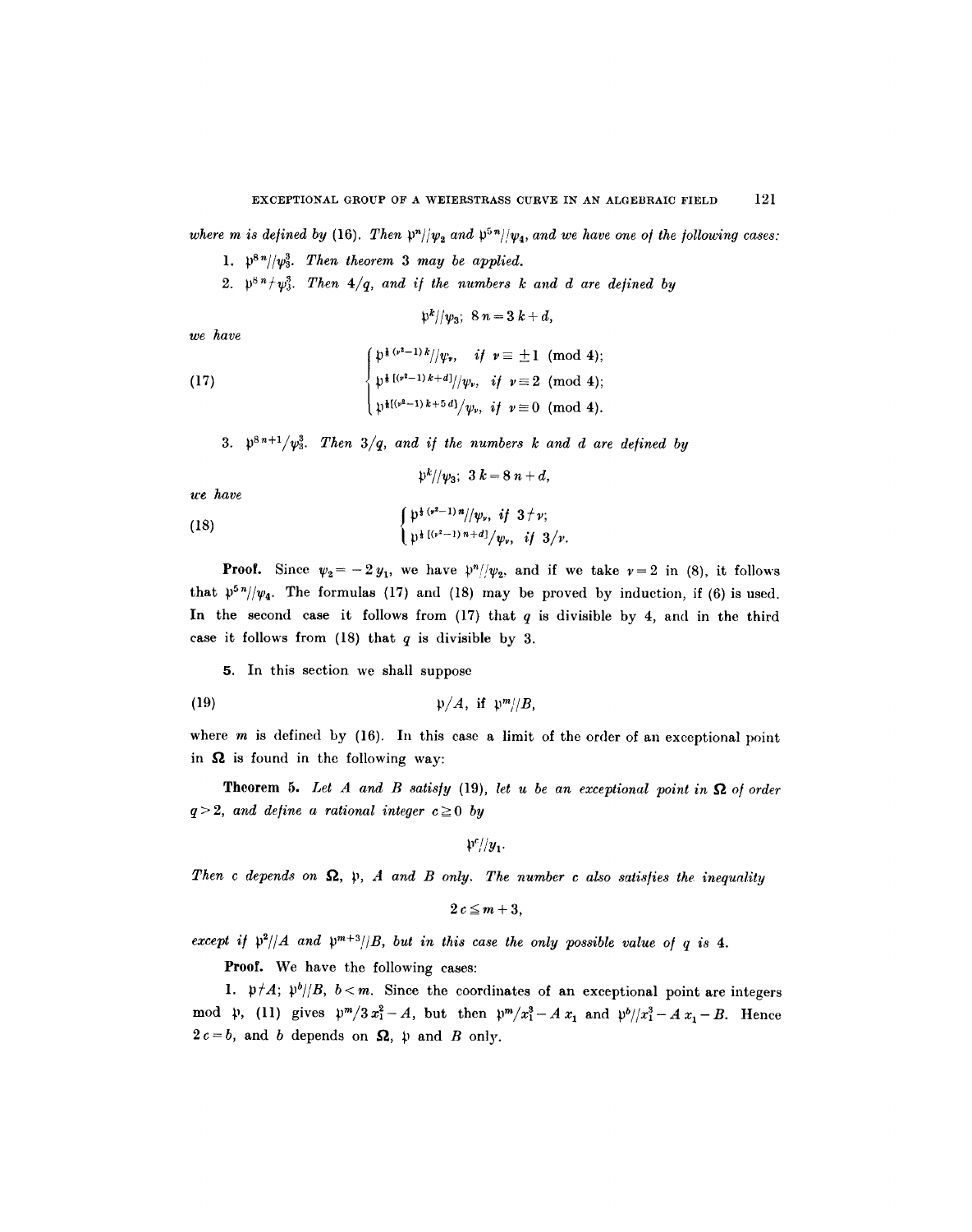2.  $\mathfrak{p} \nmid A; \mathfrak{p}^{m+1}/B$ . As in case 1,  $\mathfrak{p}^m/3x_1^2-A$ , but then  $\mathfrak{p}/y_1$ , and now (11) shows that  $\psi^{m+1}/3x_1^2-A$ . It follows that  $\psi/x_1$  and  $\psi^m/(x_1^2-A)$ , and hence  $\psi^m/(x_1^3-A)x_1-B$ and  $2 c = m$ .

3.  $\frac{\gamma}{A}$ . Since  $\frac{\gamma}{A}$  and  $x_1^2 - A$ , we have  $\frac{\gamma}{x_1}$ . But then  $\frac{\gamma}{3}x_1^2 - A$ , and since  $2x_1 + x_2$ is an integer mod  $\mathfrak{p}$ , (11) shows that  $c=0$ .

4.  $\mathfrak{p}^2/|A; \mathfrak{p}/B$ . As in case 3,  $\mathfrak{p}^m/3x_1^2-A$  and  $\mathfrak{p}/x_1$ . Consequently  $\mathfrak{p}/x_1^3-Ax_1-B$ and  $c = 0$ .

5.  $\mathfrak{p}^2/|A; \mathfrak{p}/B$ . Since  $\mathfrak{p}/x_1$ , we have  $c>0$ . If  $q\neq 4$ , we replace u by 2u in (11) and find  $\mathfrak{p}/x_2$ . But  $2x_1+x_2$  is a square, and consequently  $\mathfrak{p}^2/2x_1+x_2$  and  $\mathfrak{p}^2/x_2$ . Then  $p^2/3x_2^2-A$ , and since  $p/y_2$ , we have  $m=1$  and  $p/2x_2+x_4$ . But this is impossible, since if  $q+8$ , we may replace u by 4u in (11) and find  $\psi/x_4$ , and if  $q=8$ , we have

$$
x_4^3 - A x_4 - B = 0
$$

and consequently  $\mathfrak{p}/x_4$ . It follows that  $q=4$  and

(20) 
$$
x_2^3 - A x_2 - B = 0.
$$

Consequently  $\mathfrak{p}/x_2$ , and since  $2x_1 + x_2$  is a square, we have  $\mathfrak{p}^2/x_2$ . Then it follows from (11) that  $p^3/3x_1^2-A$ , and hence  $p/|x_1|$ . Now (20) shows that  $p^4/B$ , and if  $B=0$ , we define b by  $\frac{p^b}{B}$ . Then  $\frac{p^{b-2}}{x_2}$  by (20).

5.1.  $b < m+3$ . Then  $p^{b-2}/2x_1+x_2$ , and (9) gives ( $v=2$ )

(21) 
$$
\left(\frac{y_1}{x_2-x_1}\right)^2=2x_1+x_2.
$$

Consequently  $2c = b$ .

5.2.  $b=m+3$ . Define d by  $\frac{\mu d}{4A^3}-27B^2$ . If  $2c<2m+3$ , (12) shows that  $4c = d$ , and if  $2c > 2m+3$ , (12) gives  $2c+2m+3=d$ . Hence  $4c=d$ , if  $d < 4m+6$ , and  $2c=d-2m-3$ , if  $d>4m+6$   $(d=4m+6$  is impossible).

5.3.  $b > m+3$ . Then  $\frac{p^{m+1}}{2}x_1+x_2$ , and (21) gives  $2c = m+3$ .

5.4.  $B=0$ . Since  $p^2/x_2$ , we cannot have

$$
x_2^2 - A = 0;
$$

consequently  $x_2=0$ , and (21) gives  $2c=m+3$ .

6.  $\mathfrak{p}^3/A$ ;  $\mathfrak{p}/B$ . Since  $\mathfrak{p}/x_1$ , we have  $c=0$ .

7.  $\mathfrak{p}^3/A$ ;  $\mathfrak{p}^b/\mathfrak{B}$ , where  $1 \leq b \leq 4$ . As in case 5,  $\mathfrak{p}/x_2$ . But since  $\mathfrak{p}/x_1$  and  $\mathfrak{p}/B$ , we have  $c>0$ , and then (11) shows that  $p^2/x_1$ . Consequently  $p^b/|x_1^3 - A x_1 - B$  and  $2c=b$ .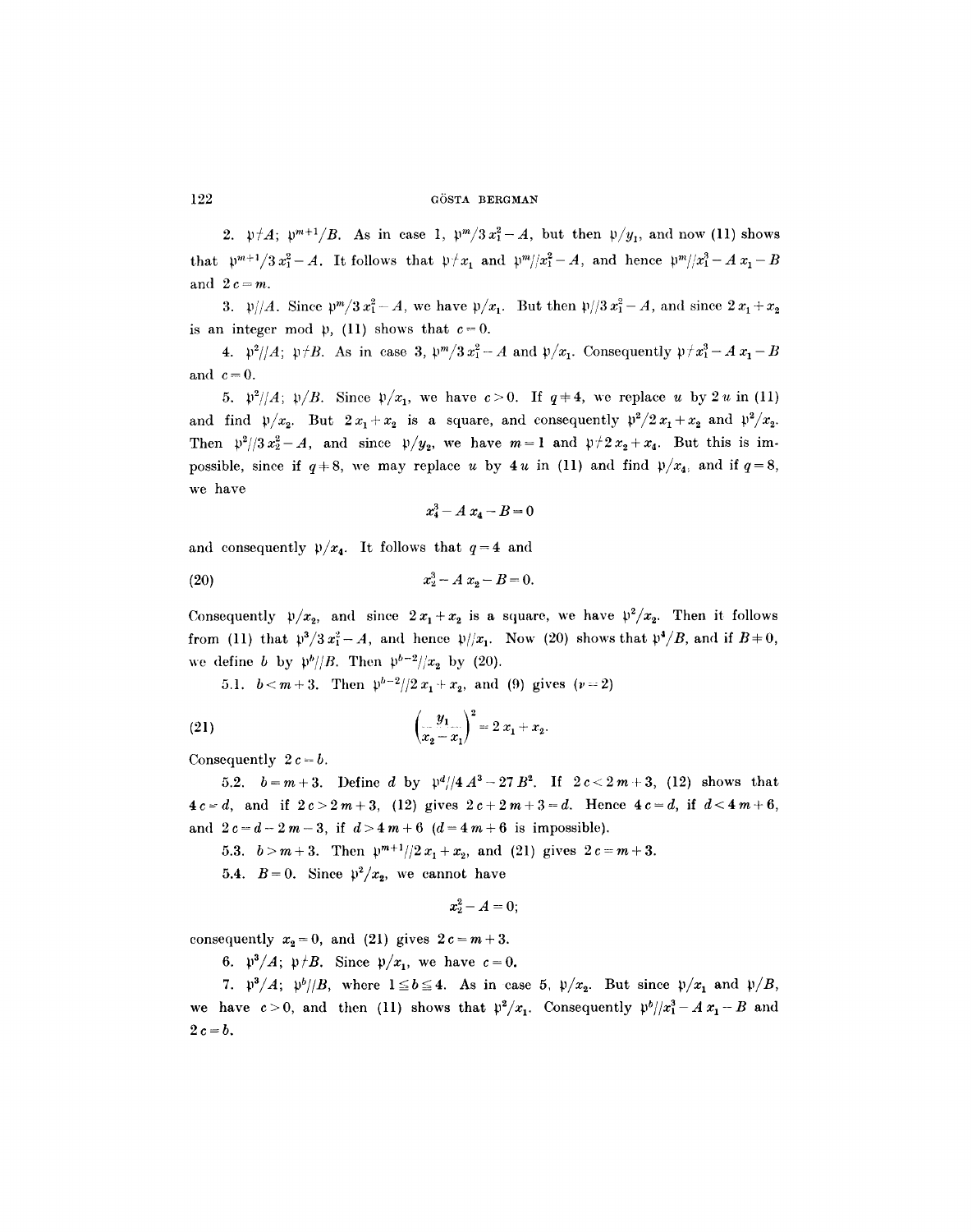8.  $\mathfrak{p}^3/4$ ;  $\mathfrak{p}^5/B$ . As in case 7,  $\mathfrak{p}/x_2$  and  $\mathfrak{p}^2/x_1$ . But then  $\mathfrak{p}^2/y_1$ , and since  $\mathfrak{p}^3/3 x_1^2 - A$ , we find  $\mathfrak{p}^2/2 x_1 + x_2$ , and this is impossible.

*9.*  $\mathfrak{p}^4/A$ ;  $\mathfrak{p}^5/\mathfrak{B}$ . As in case 7,  $\mathfrak{p}^2/x_1$ , but then  $\mathfrak{p}^5/\mathfrak{y}_1^2$ , and this is impossible.

It follows from theorem 5 that if  $A$  and  $B$  satisfy (19), and if  $u$  is an exceptional point of order  $q>4$ , one of the three cases of theorem 4 can be applied to the point  $u$ . We shall prove three lemmas which correspond to these cases:

Lemma 5. Let  $A$  and  $B$  satisfy (19), let  $N$  be the norm of  $\mathfrak p$ , let  $u$  be an ex*ceptional point in*  $\Omega$  *of order*  $q > 4$ *, and suppose that the first case of theorem 4 applies to the point u. Then* 

$$
q = 2^{\lambda} t \leq (2 N + 1) \sqrt{2 (m + 1)},
$$

*where t is an odd number*  $\leq 2 N + 1$  *and* 

$$
2^{\lambda} \leq \max (2 N, \sqrt{2 (m+1)}).
$$

**Proof.** We may use theorem 3. Since  $\psi_q = 0$ , the number s defined in this theorem is a divisor of  $q$ , and we have

$$
5\leq s\leq 2N+1.
$$

Now suppose  $s < q$  and define c by  $\frac{p^r}{y_1}$ . Then s is an odd number, since otherwise  $\mathfrak{p}^{c+1}/y_{k}$  by (8), and this is impossible according to theorem 5.

Suppose  $p^{(s^2-1)r+d}/y_s$ , where  $d>0$ . If  $y_s \neq 0$ , it follows from theorem 5 that *p*<sup>*c</sup>*//*y<sub>s</sub>*, and hence, by (8),  $\psi^{(4s^2-1)r+4d}/\psi_{2s}$ . If  $y_{2s}=0$ , we have  $\psi^{c}/y_{2s}$ , and (8) gives</sup>  $\mathfrak{p}^{(16s^2-1)r+16d}/\mathfrak{p}_{4s}$ . If  $y_{2^rs}+0$  ( $r\geq 0$ ), it is shown by induction that

$$
\psi^{(4^{v+1} s^2-1) r+4^{v+1} d}/\psi_{s^v+1} ,
$$

but according to theorem 3 we have

$$
\psi^{(4^{\nu+1} s^2 \pm 2^{\nu+2} s) r} / / \psi_{2^{\nu+1} s \pm 1},
$$

and hence

(22) 
$$
\mathfrak{p}^{2(r-4^{v+1}d)/x} x_{2^{v+1}s} - x_1.
$$

Now  $x_{2+1} - x_1$  is an integer mod  $\mu$ , and since  $q > 4$ , we have

$$
2\,c\leq m+3
$$

by theorem 5 and consequently

 $2r\leq m+1$ .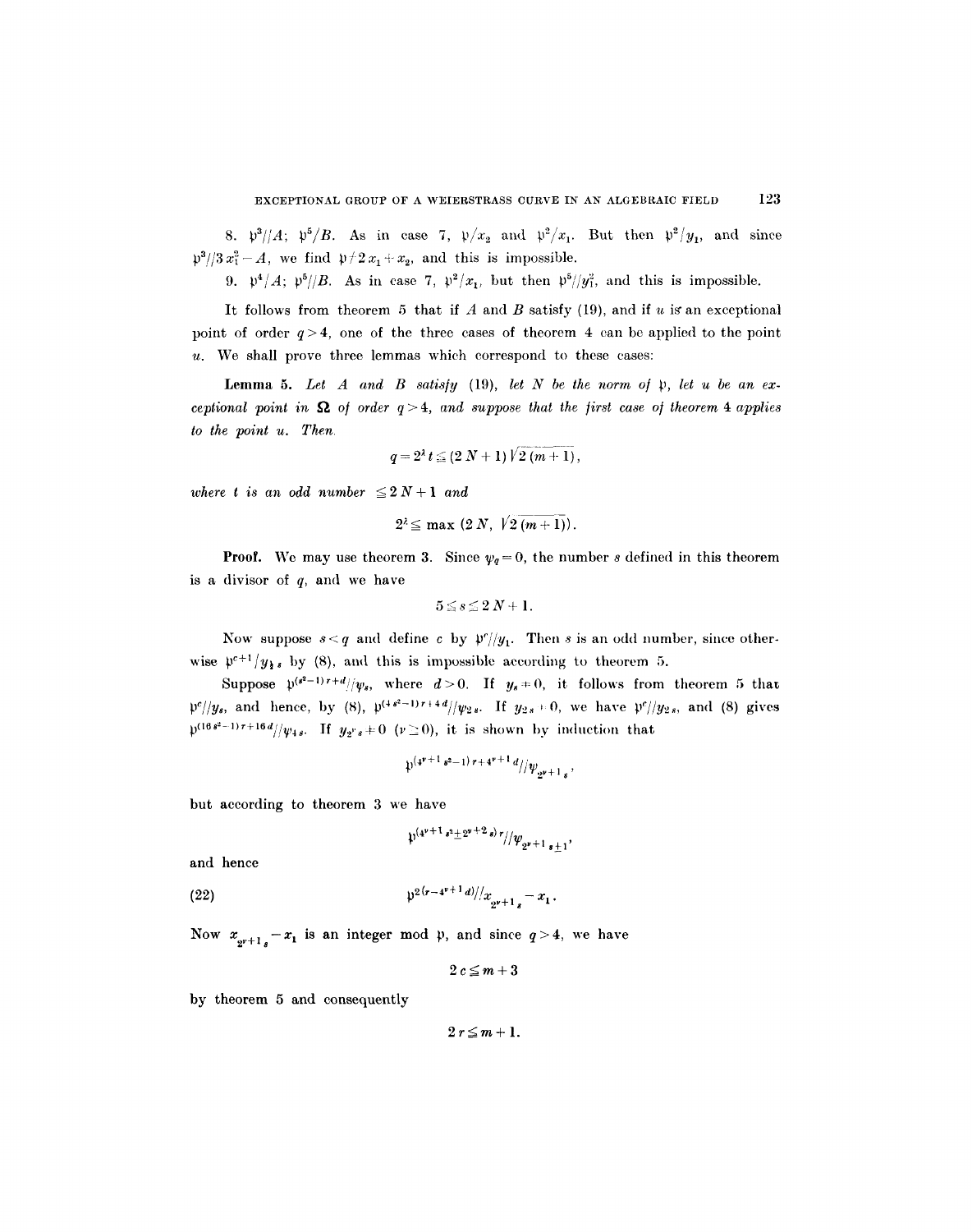But then (22) shows that

(23) 
$$
4^{\nu+2} \leq 2 (m+1).
$$

It follows from (23) that  $\frac{3}{s}$  cannot contain an odd prime factor, and we may write

$$
q=2^{\lambda}s.
$$

If  $\lambda \geq 2$ , we may take  $\nu = \lambda - 2$  in (23) and find

$$
2^{\lambda}\leq\sqrt{l}\left( m+1\right) ,
$$

and the lemma is proved.

**Lemma 6.** Let  $A$  and  $B$  satisfy (19), let  $u$  be an exceptional point in  $\Omega$  of order  $q > 4$ , and suppose that the second case of theorem  $4$  applies to the point  $u$ . Then

$$
q=2^{\lambda}\leq 4\sqrt{3(m+1)}.
$$

**Proof.** The formulas (17) may be used, and if  $4/v$ , we define

(24) 
$$
S_{\nu} = \frac{1}{8} [(\nu^2 - 1) k + 5 d];
$$

then

$$
S_{2v}-4\,S_v-\tfrac{1}{8}\,(3\,k+d)=-\,2\,d,
$$

and we have  $p^{S_4}//v_4$ . We define c by  $p^{c}//y_1$ . If  $y_4 \neq 0$ , it follows from theorem 5 that  $p^2}{y_4}$ , and then (8) shows that  $p^{S_k+2d}/\psi_8$ . If  $y_8=0$ , we have  $p^2}{y_8}$  and  $p^{S_{16}+10d}/\psi_{16}$ . If  $y_{2^r} \neq 0$ , it is shown by induction that

$$
\mathfrak{p}^{S_{2^{\nu}+1}+\frac{2}{3}(4^{\nu-1}-1)d}/\sqrt{\psi_{2^{\nu}+1}},
$$

but then it follows from (17) that

$$
\mathfrak{p}^{\frac{1}{12}\left(3\,k+d-4^{v+1}\,d\right)}/\big/x_{2^{v+1}}-x_1,
$$

and since  $x_{2^{\nu+1}}-x_1$  is an integer mod  $\mu$ , we must have

$$
4^{\nu+1} d \leq 3k+d.
$$

**But** 

$$
3 k + d = 8 n = 8 m + 8 c \leq 8 m + 4 (m + 3) = 12 (m + 1),
$$

and consequently

(25) 4"\_~3 (m+ 1).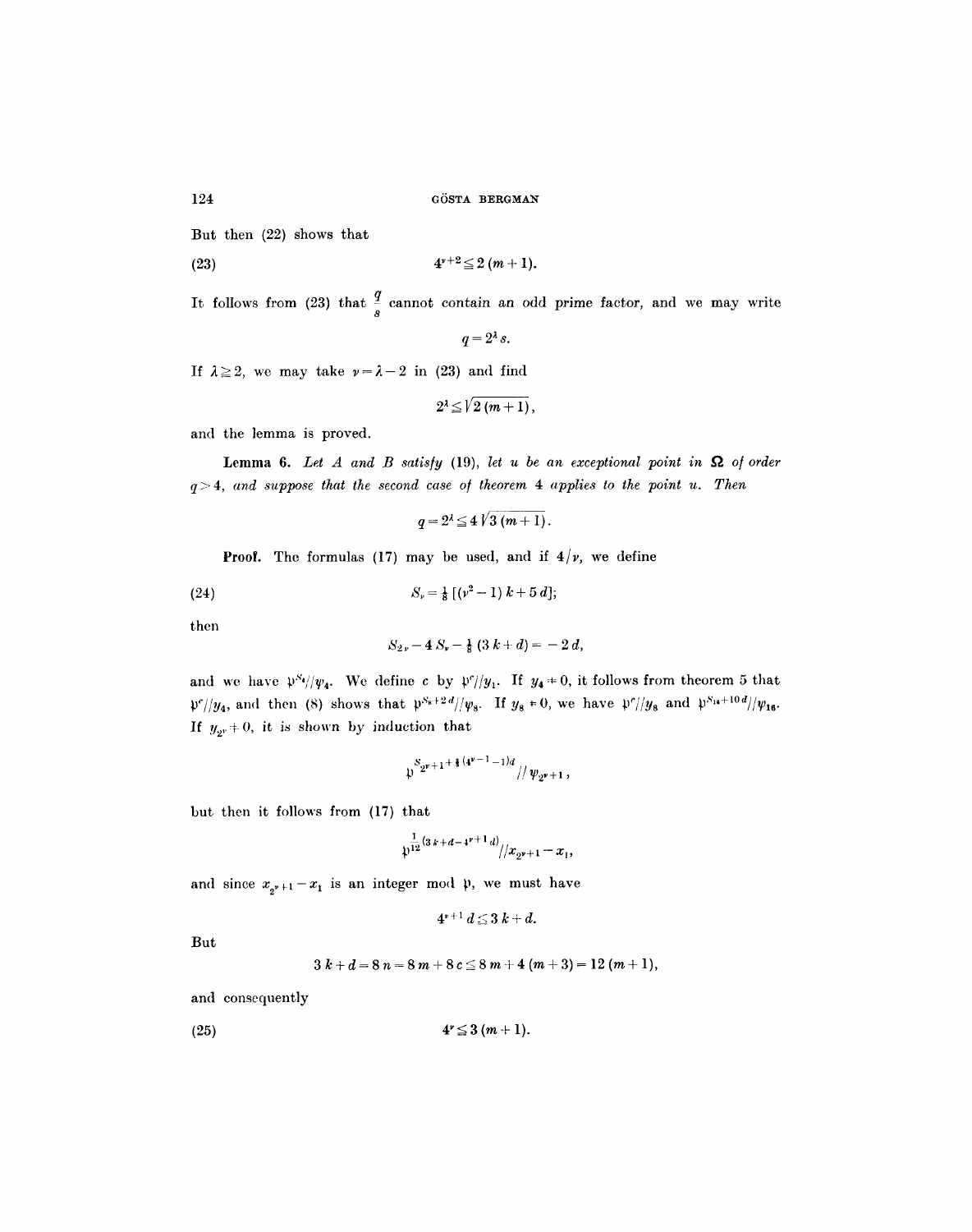It follows that q is a power of 2, and if  $q=2^{\lambda}$ , we may take  $\nu=\lambda-2$  in (25) and find

$$
2^{\lambda} \leq 4\sqrt{3(m+1)}.
$$

Lemma 7. Let  $A$  and  $B$  satisfy (19), let  $u$  be an exceptional point in  $\Omega$  of order  $q > 4$ , and suppose that the third case of theorem 4 applies to the point  $u$ . Then

$$
q = 3.2^{\lambda} \leq 3 \sqrt{6 (m+1)}.
$$

**Proof.** The formulas (18) may be used, and if  $3/v$ , we define

(26) 
$$
T_{\nu} = \frac{1}{3} [(\nu^2 - 1) n + d];
$$

then

$$
T_{2\nu}-4T_{\nu}-n=-d,
$$

and we have  $p^{T_3}//v_3$ . Define c by  $p^{c}//y_1$ . If  $y_3 \neq 0$ , it follows from theorem 5 that  $p^{c}/y_3$ , and then (8) shows that  $p^{T_s+d}/y_6$ . If  $y_6 \neq 0$ , we have  $p^{c}/y_6$  and hence  $p^{T_{12}+5d}/y_{12}$ . If  $y_{3.2^{\nu}} \neq 0$  ( $\nu \ge 0$ ), it is shown by induction that

$$
\mathfrak{p}^{T_{3,2^{\nu+1}}+\frac{1}{8}(\mathfrak{q}^{\nu+1}-1)d}/\mathfrak{p}_{3,2^{\nu+1}},
$$

but then it follows from (18) that

$$
\mathfrak{p}^{\frac{1}{2}(n-4^{\nu+1}d)}/x_{3.2^{\nu+1}}-x_1,
$$

and since  $x_{3,2^{r+1}}-x_1$  is an integer mod  $\mu$ , we must have

But

$$
2 n = 2 m + 2 c \leq 3 (m + 1),
$$

 $4^{v+1}d\leq n.$ 

and consequently

$$
(27) \t\t\t 4r+2 \le 6 (m+1).
$$

According to theorem 4, q is divisible by 3, but it follows from (27) that  $\frac{1}{3}q$ is a power of 2, and if  $q=3.2<sup>\lambda</sup>$ , where  $\lambda \ge 2$ , we may take  $\nu = \lambda - 2$  in (27) and find

$$
2^{\lambda} \leq \sqrt{\frac{6}{m+1}}.
$$

If the lemmas 5, 6 and 7 are combined, we get the following result:

**Theorem 6.** Let  $\Omega$  be an algebraic field, and let  $\mathfrak p$  be a prime ideal in  $\Omega$ , which *divides 2. Let A and B be integers mod p in*  $\Omega$  *which satisfy (1), and suppose*  $8+- 533807.$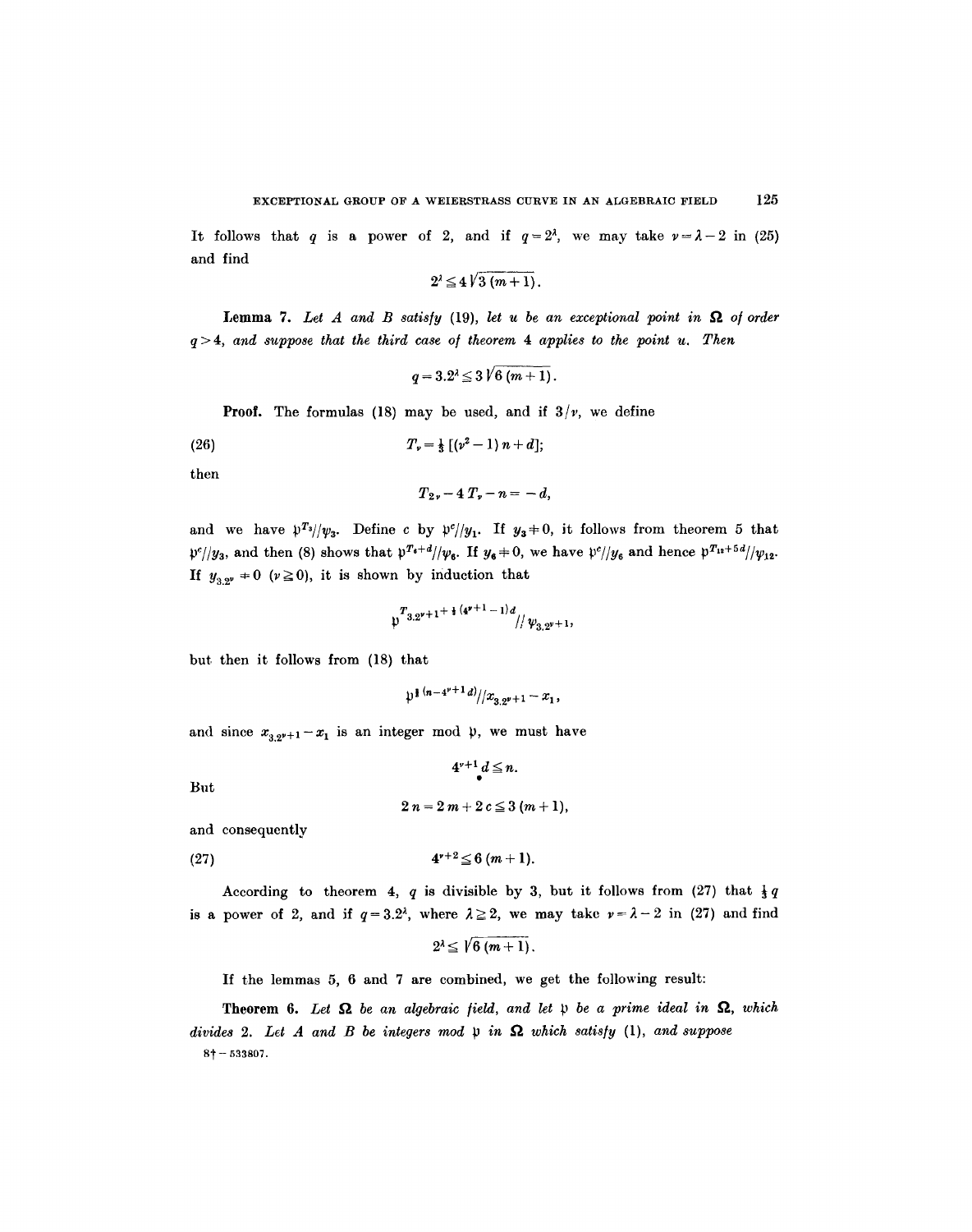$$
\mathfrak{p}^m/\mathfrak{p}
$$
  
if 
$$
\mathfrak{p}^4/A
$$
, then 
$$
\mathfrak{p}^6/B
$$
  
if 
$$
\mathfrak{p}^m/\mathfrak{p}
$$
, then 
$$
\mathfrak{p}/A
$$
.

*Finally let N be the norm of p, and suppose that there is an exceptional point of order*  $q$  in  $\Omega$  on the curve (2). Put

$$
q=2^{\lambda}t,
$$

*where*  $\lambda \geq 0$  *and t is an odd number*  $\geq 1$ *. Then* 

$$
t \le 2 N + 1;
$$
  
\n
$$
2^{2} \le \max (2 N, 4 \sqrt{3 (m+1)});
$$
  
\n
$$
q \le \max (2 N + 1, 3 \sqrt{6 (m+1)}), \text{ if } t = 3;
$$
  
\n
$$
q \le (2 N + 1) \sqrt{2 (m+1)}, \text{ if } t \ge 5.
$$

The limit of q given by this theorem depends on  $\Omega$  only. If  $\Omega = K(1)$ , we have  $q=2^{\lambda} \leq 8$ , or  $q=3.2^{\lambda} \leq 6$ , or  $q=5.2^{\lambda} \leq 10$ .

6. In the following sections we shall suppose

$$
\mathfrak{p}\nmid A;\;\mathfrak{p}^m/\mathfrak{p}.
$$

Theorem 5 cannot be extended to this case, but in the sections  $6-8$  (except in lemma 8) we shall suppose

(29) 
$$
\mathfrak{p}^c/\mathfrak{y}_2, \text{ if } c \text{ is defined by } \mathfrak{p}^c/\mathfrak{y}_1,
$$

and then theorem 4 can be applied. In the first case a limit of  $q$  is found in the following way:

**Lemma 8.** Let A and B satisfy  $(28)$ , and let u be an exceptional point in  $\Omega$  of *order q > 4. Then* 

$$
\mathfrak{p}^m/y^3, \ \text{and} \ \mathfrak{p} \nmid x_r, \ \text{if} \ \ y_r \nmid 0.
$$

*If*  $y_r + 0$  and  $x_r + x_1$ , the numbers

$$
\frac{y_{\nu} \pm y_1}{x_{\nu} - x_1}
$$

are integers mod p, and at least one of them is not divisible by p.

**Proof.** If  $y_r + 0$ , we replace u by vu in (11), and since  $2x_r + x_2$ , is an integer mod p, it is seen that  $p^m/3x_r^2-A$ . But then  $p\neq x_r$ ,  $p^m/x_r^3-Ax_r$  and  $p^m/y_r^3$ .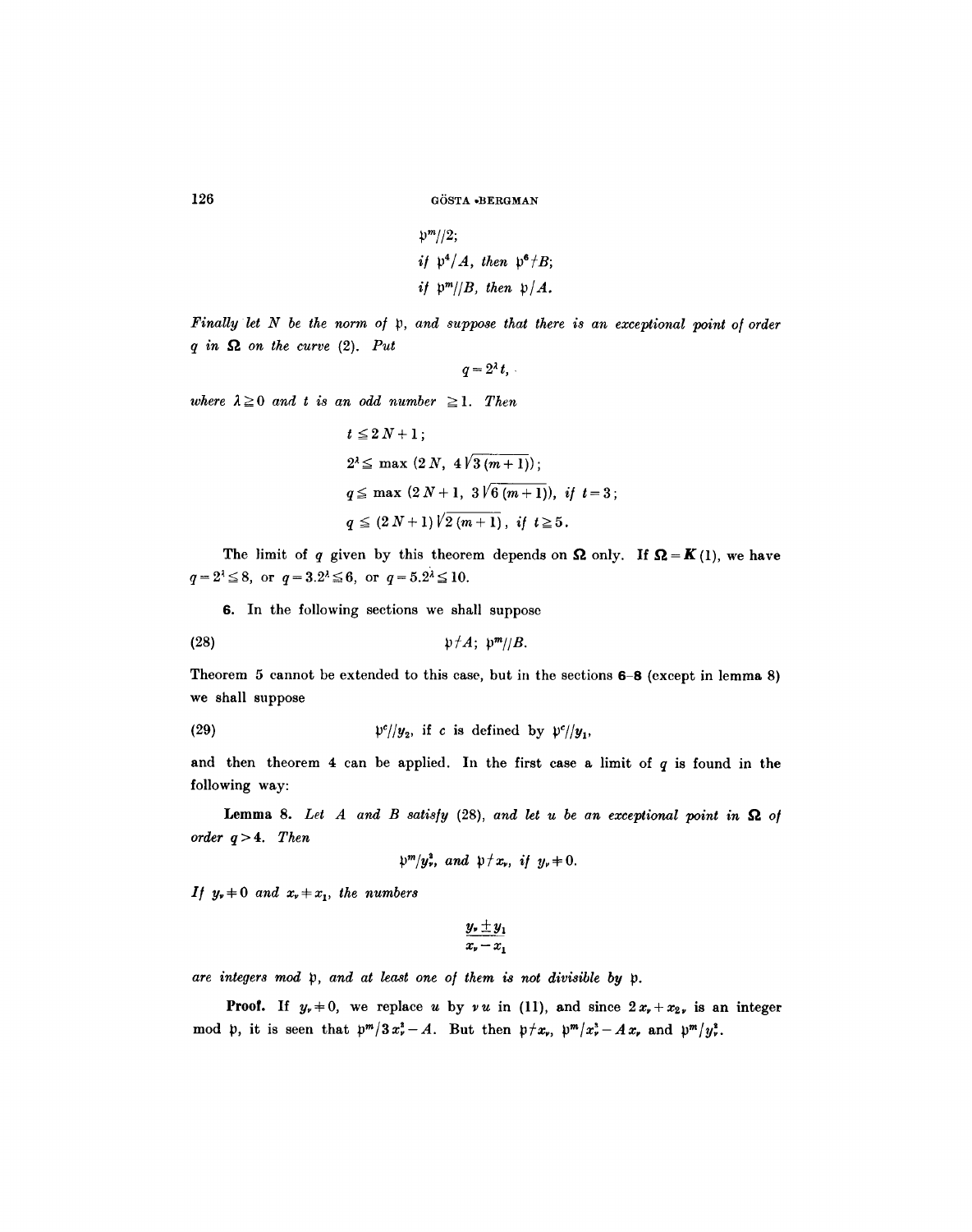Now we put  $\nu=2$  in (9), and since  $\nu \neq x_2$ , the number

$$
\frac{y_2+y_1}{x_2-x_1}
$$

is an integer mod  $\mathfrak{p}$ , which is not divisible by  $\mathfrak{p}$ . Since  $\mathfrak{p}/y_2$  and  $\mathfrak{p}/y_1$ , it follows that  $p/x_2-x_1$ .

But (9) may be written in the following way:

(30) 
$$
\left(\frac{y_r + y_1}{x_r - x_1}\right)^2 = 2 x_1 + (x_{r-1} - x_1) + x_r,
$$

and if  $y_r=0$  and  $p/x_{r-1}-x_1$ , the right member is not divisible by  $p$ , and hence  $p/x_v - x_1$ . Here we may take  $v = 2, 3, ..., q-2$ , if q is odd, and  $v = 2, 3, ..., \frac{1}{2}q-1$ , if  $q$  is even.

If  $q$  is odd, it follows from  $(30)$  that

$$
\frac{y_{\nu}+y_1}{x_{\nu}-x_1}
$$

is not divisible by  $\mathfrak p$  for  $\mathfrak v=2,3,\ldots, q-2$ . If q is even, the number (31) is not divisible by  $\mathfrak p$  for  $\mathfrak v=2, 3, \ldots, \frac{1}{2}q-1$ , and since

$$
x_{q-\nu} = x_{\nu} \text{ and } y_{q-\nu} = -y_{\nu},
$$
 the number  
(32) 
$$
\frac{y_{\nu} - y_1}{}
$$

is not divisible by  $\mathfrak p$  for  $\mathfrak v=\frac{1}{2}q+1$ ,  $\frac{1}{2}q+2$ , ...,  $q-2$ . It follows that at least one of the numbers (31) and (32) is not divisible by  $\mathfrak{p}$ , if  $y_* \neq 0$  and  $x_* \neq x_1$ , and the lemma is proved.

 $x_{\nu}-x_{1}$ 

Theorem 7. Let A and B satisfy (28), let N be the norm of p, let u be an ex*ceptional point in*  $\Omega$  *of order q>4, let y<sub>2</sub> satisfy (29), and suppose that the first case o/ theorem 4 applies to the point u. Then* 

$$
c\leq 2m, \ and \ q=2^{\lambda}t\leq 2m\ (2\ N+1),
$$

*where*  $\lambda \geq 0$  *and t is an odd number*  $\leq 2 N + 1$ .

**Proof.** Theorem 3 may be used, and since  $\psi_q = 0$ , the number s defined in this theorem is a divisor of q.

Now suppose  $s < q$ . If  $\psi_{2^{\nu} s} \neq 0$ , we define a natural number  $d_r$  by

(33) 
$$
p^{(4^{v}s^{2}-1)r+d_{v}}/|\psi_{2^{v}s}|
$$

9-533807 *Acta Mathematica.* 91. Imprim6 le l0 juin 1954.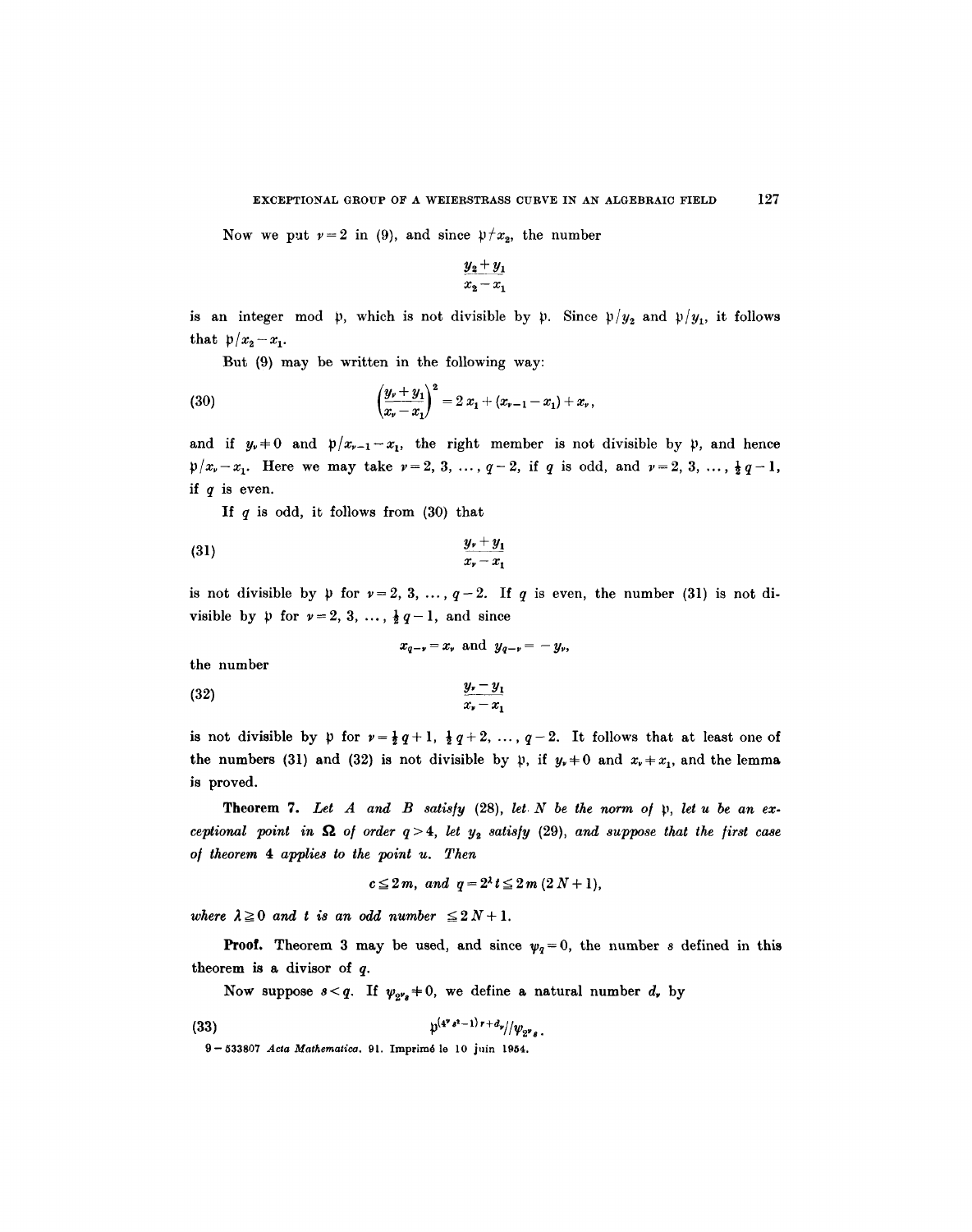Since

128

$$
x_2 - x_1 = -\frac{\psi_3}{\psi_2^3},
$$

we have  $p^2 r / (x_2 - x_1)$ , and then it follows from lemma 8 that

$$
(34) \t\t\t c \leq 2 r,
$$

and hence  $c \leq 2m$  and  $r \leq m$ .

If  $2^{r+1}s$  is not divisible by q, we have  $y_{2^r*} \neq 0$ , and (8) gives

(35) pe+d~+ 1-4 *d,//y2v ,"* 

If  $d_{v+1} < 4 d_v$ , it follows from (35) that

$$
\mathfrak{p}^{c+d_{\nu+1}-4\,d_{\nu}}/y_{\mathfrak{p}\nu_{\mathfrak{s}}} \pm y_1,
$$

and hence, by lemma 8,

(36)  $\int_0^{c+d_v+1-4d_v}/x_{2^{\nu}s}-x_1.$ 

But according to (33) and theorem 3 we also have

(37) 
$$
\qquad \qquad \mathfrak{p}^{2(r-d_{\mathfrak{p}})}/|x_{2^{\mathfrak{p}}e}-x_{1},
$$

and from  $(34)$ ,  $(36)$  and  $(37)$  it is seen that

$$
d_{\nu+1}=2 d_{\nu}+2 r-c\geq 2 d_{\nu}.
$$

Now  $d_0 \ge 1$ , and consequently  $d_{\nu+1} \ge 2^{\nu+1}$ . If  $\nu$  is replaced by  $\nu+1$  in (37), we find (38)  $2^{v+1} \le d_{v+1} \le r \le m$ .

It follows that  $\frac{1}{s}$  is a power of 2, and if

 $q=2^{\lambda}s,$ 

where  $\lambda \geq 2$ , we may put  $\nu = \lambda - 2$  in (28) and find

$$
2^{\lambda} \leq 2 m.
$$

7. If (29) is satisfied, and if the second case of theorem 4 applies to the point  $u$ , a limit of  $q$  is found in the following way:

**Theorem 8.** Let  $A$  and  $B$  satisfy (28), let  $u$  be an exceptional point in  $\Omega$  of order  $q > 4$ , let  $y_2$  satisfy (29), and suppose that the second case of theorem 4 applies to the *point u. Then* 

$$
q=2^{\lambda}\leq 8\ m
$$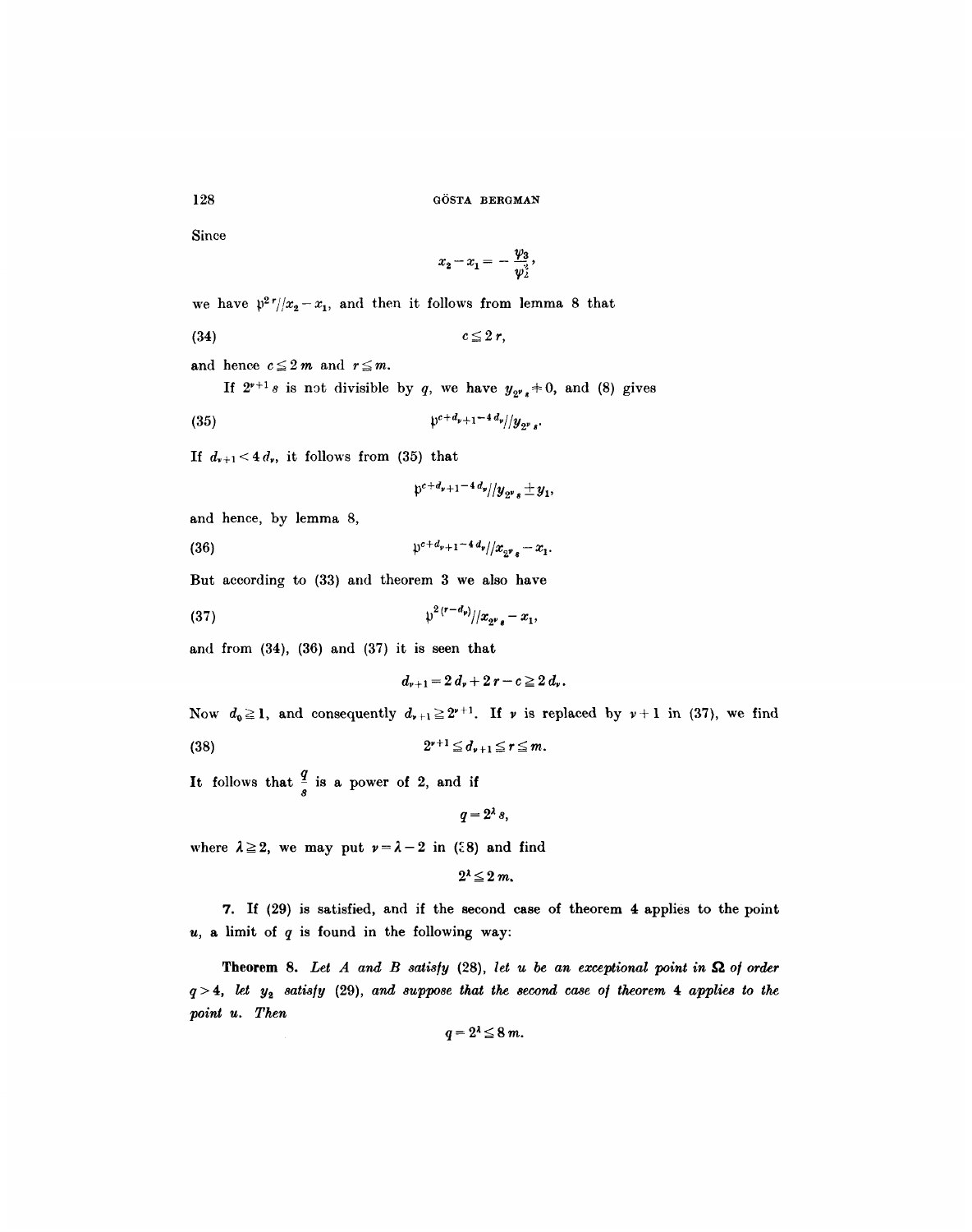**Proof.** Suppose  $p^{c}/y_{2^{y}}$   $(v=0, 1, ..., x; x \ge 1)$ . The formulas (17) may be used,  $S_r$  is defined by (24), and  $\frac{pS_4}{\psi_4}$ . If  $x \ge 2$ , (8) gives  $\frac{pS_8 + 2d}{\psi_8}$ ; if  $x \ge 3$ , we must have  $p^{S_{16}+10d}/v_{16}$  and so on. Generally we find

$$
p^{S_{2^{\nu}+1}+\frac{2}{3}(4^{\nu-1}-1)d}/\psi_{2^{\nu}+1}
$$
  $(\nu \leq \varkappa+1),$ 

and hence

(39) 
$$
\qquad \qquad \mathfrak{p}^{\frac{1}{12}[3k-(4^{\nu}-1)d]} / |x_{2^{\nu}}-x_1 \qquad (\nu \leq \varkappa+1).
$$

Now  $\mathfrak{p}^c/y_{2^{\mathbf{x}}} \pm y_1$ , and since  $y_{2^{\mathbf{x}}} \neq 0$ , it follows from (39) and lemma 8 that

$$
12 c \le 3 k - (4^{k}-1) d = 8 n - 4^{k} d = 8 m + 8 c - 4^{k} d,
$$

and hence

(40) 
$$
c \leq 2m - 4^{\kappa - 1} d.
$$

But  $x_{2^{x+1}}-x_1$  is an integer mod  $\mu$ , and consequently, by (39),

$$
4^{x+1} d \leq 3 k + d = 8 n \leq 8 (3 m - 4^{x-1} d)
$$

or

$$
(41) \t\t\t 4^{\kappa-1} \leq m.
$$

Since (41) gives a limit of x, we may suppose  $\mathfrak{p}^{c+1}/y_{2^{x+1}}$  or  $\mathfrak{p}^c/y_{2^{x+1}}$ .

First suppose  $\frac{p^{e+h}}{y_{2^{x+1}}}$ , where  $h > 0$ . Then  $\frac{p^{e}}{y_{2^{x+1}}} \pm y_1$ , and since  $y_{2^{x+1}} \pm 0$ , (39) and lemma 8 give

$$
12 c = 3 k - (4^{k+1} - 1) d = 8 n - 4^{k+1} d
$$

or

$$
(42) \t\t\t c=2\,m-4^{\times}\,d
$$

Now (8) gives

$$
\mathfrak{p}^{S_{2^{\kappa+2}+1}(4^{\kappa}-1)d+\hbar}/\mathfrak{p}_{2^{\kappa+2}},
$$

and then, by (42),

$$
\frac{1}{2}e^{-4x} \frac{d-2h}{x_{2x+2}-x_1}.
$$

If  $y_{2x+2} = 0$ , we find

$$
\mathfrak{p}^{c-4^{\kappa}d-2\lambda}/\mathfrak{p}_{2^{\kappa+2}}\mathfrak{p}_{2^{\kappa+3}}^{S_{2^{\kappa+3}}+\mathfrak{p}_{(5,4^{\kappa-2})d+2\lambda}}/\mathfrak{p}_{2^{\kappa+3}}
$$

and

$$
\mathfrak{p}^{c-3.4^{\varkappa}\,d-4\,\hbar}/\!/x_{2^{\varkappa+3}}-x_{1}.
$$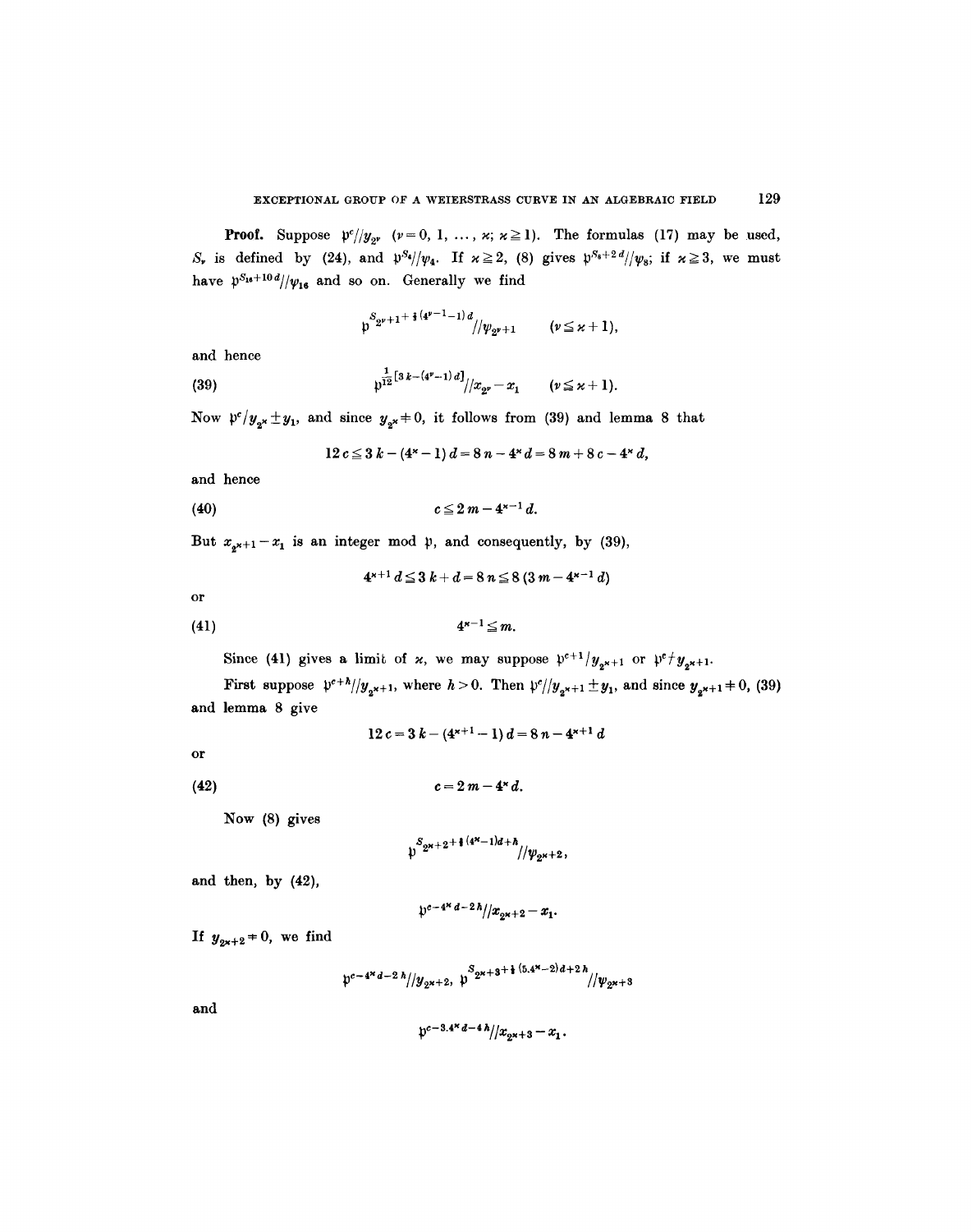If  $y_{2^{x+y}} = 0$  ( $\nu \ge 1$ ), it is shown by induction that

$$
\mathfrak{p}^{S_{2^{\kappa+\nu+1}+}[2^{2\kappa+\nu-1}-\frac{1}{4}(4^{\kappa}+2)]d+2^{\nu-1}h}{\scriptstyle{/\!\!/} \psi_{2^{\kappa+\nu+1}}}
$$

and

(43) 
$$
\qquad \qquad \mathfrak{p}^{c-4^{\kappa}(2^{\nu}-1) d-2^{\nu} h}/|x_{2^{\kappa}+{\nu}+1}-x_1.
$$

Since  $x_{2^{k+p+1}}-x_1$  is an integer mod  $\uparrow$ , it follows from (43) and (42) that

$$
2^{\nu} (h + 4^{\nu} d) \leq c + 4^{\nu} d = 2 m,
$$

and hence

(44) 
$$
2^{\nu} (1 + 4^{\nu}) \leq 2 m
$$
.

(44) gives a limit of  $x + \nu$ , and since  $x \ge 1$ , it is seen that

(45) 
$$
2^{x+r} \leq \frac{2^{x+1}}{1+4^x} m \leq \frac{4}{5} m.
$$

Consequently q is a power of 2, and if  $q=2^{\lambda}$  ( $\lambda \ge 3$ ), we may take  $\nu = \lambda - \varkappa - 2$  in (45) and find

$$
q=2^{\lambda}\leq \frac{16}{5}m.
$$

Next suppose  $\mathfrak{p}^{c-h}/|y_{2^{k+1}}$ , where  $h > 0$ . Then  $\mathfrak{p}^{c-h}/|y_{2^{k+1}} \pm y_1$ , and since  $y_{2^{k+1}} \neq 0$ , lemma 8 gives (compare (39))

$$
12(c-h) = 3k - (4^{k+1}-1)d = 8n - 4^{k+1}d
$$

or

- (46)  $c-3h=2m-4*d,$
- and (40) shows that
- (47)

Now (8) gives

$$
\psi^{S_{2^{\kappa+2}}+\frac{1}{2} (4^{\kappa}-1)d-\hbar}/\psi_{2^{\kappa+2}},
$$

 $h \leq 4^{x-1} d$ .

and then, by (46),

$$
\frac{1}{2}e^{-4\alpha d + h}/x_{2\alpha+2} - x_1.
$$

Now  $h < 4^{\kappa} d$  by (47), and if  $y_{2^{\kappa+2}} + 0$ , it follows that

$$
\mathfrak{p}^{c-4^{\kappa}d+h}/\mathfrak{p}_{2^{\kappa+2}}, \ \mathfrak{p}^{S_{2^{\kappa+3}}+ \frac{1}{2}(5.4^{\kappa}-2) d-3h}/\mathfrak{p}_{2^{\kappa+3}}
$$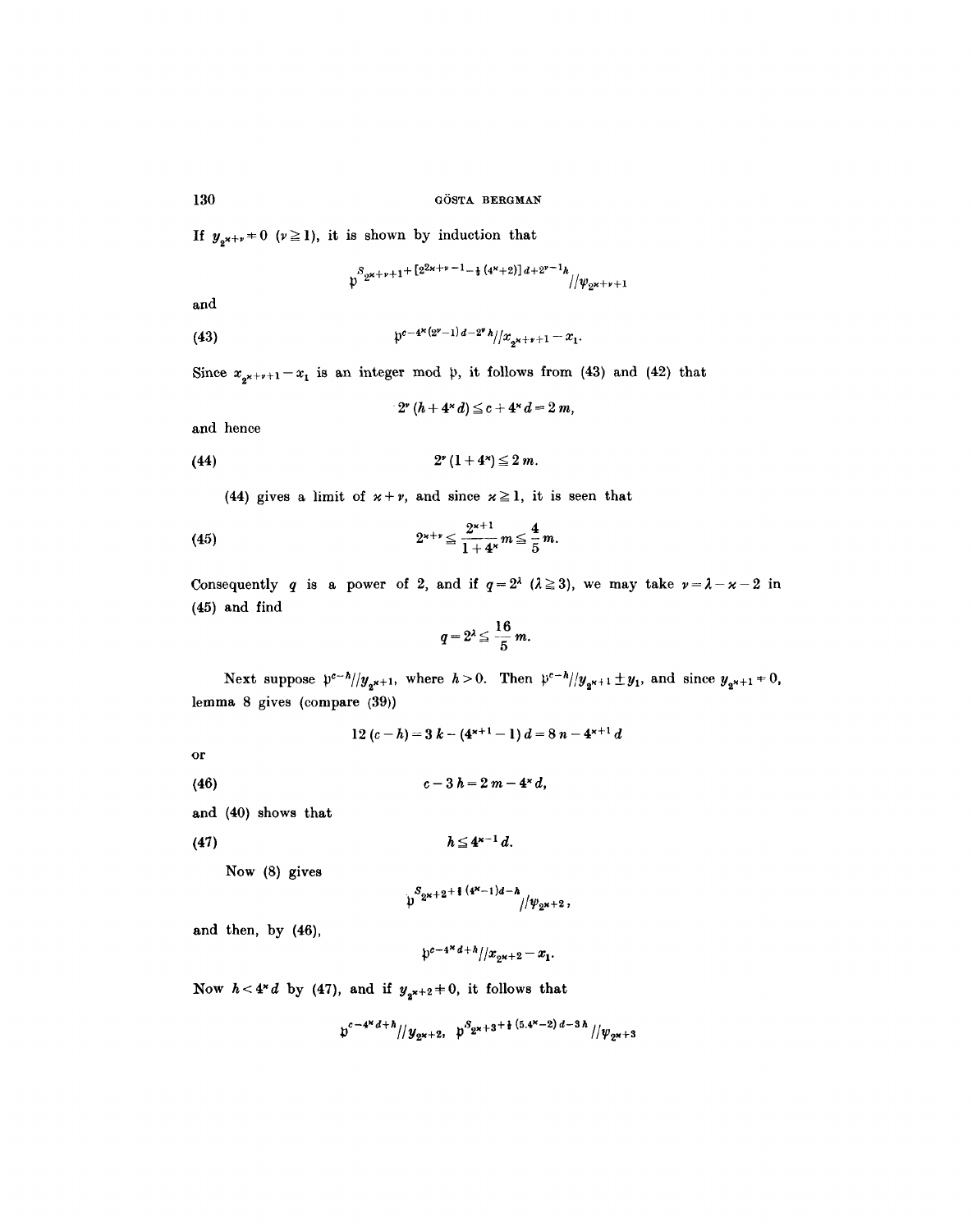and

$$
\mathfrak{p}^{c-3.4\cdot d}a^{d+5d}/x_{2^{\varkappa+3}}-x_{1}.
$$

If  $y_{2^{x+y}} \neq 0$ , it is shown by induction that

$$
\psi^{S_{2^{\kappa+\nu+1}+ \{2^{2\kappa+\nu-1}-\frac{1}{2}\, (4^{\kappa}+2)\}d-(2^{\nu}+1)\, h}}/|\psi_{2^{\kappa+\nu+1}}|
$$

and

$$
\mathfrak{p}^{c-4^{\varkappa}(2^{\nu}-1) d+(2^{\nu+1}-3) h}/x_{2^{\varkappa+\nu+1}}-x_{1}.
$$

Hence

$$
2^{\nu+1}(2^{2\kappa-1}d-h)\leq c-3h+4^{\kappa}d=2m,
$$

or, if (47) is used,

$$
2^{2\kappa+\nu-1}\leq 2\ m.
$$

Consequently q is a power of 2, and since  $x \ge 1$ , it is seen that

(48)  $2^{x+y} \le 2 m$ .

If  $q=2^{\lambda}$  ( $\lambda \ge 3$ ), we may take  $\nu = \lambda - \varkappa - 2$  in (48) and find

 $q=2^{\lambda} \leq 8$  m.

Finally suppose  $y_{2^{k+1}}=0$ . Then  $q=2^{k+2}$ , and (41) gives

 $q = 2^{k+2} \leq 8\sqrt{m}$ .

8. If  $(29)$  is satisfied, and if the third case of theorem 4 applies to the point u, a limit of  $q$  is found in the following way:

**Lemma 9.** Let A and B satisfy  $(28)$ , let u be an exceptional point in  $\Omega$  of order *q> 6, let Yz satis/y* (29), *and suppose that the third case of theorem 4 applies to the point u. I/* 

 $p^{c+1}/y_3$ 

*we have* 

$$
m\geq 3 \ and \ q=3.2^{\lambda}\leq 4\ m.
$$

**Proof.** It follows from theorem 4 that  $q$  is divisible by 3, and a natural number h may be defined by  $p^{e+h}/y_3$ . Now  $p^e/|y_3 \pm y_1$ , and since (18) gives

$$
\frac{p^{(n-d)}}{x_3-x_1}
$$

it follows from lemma 8 that

$$
3c=2(n-d)
$$

or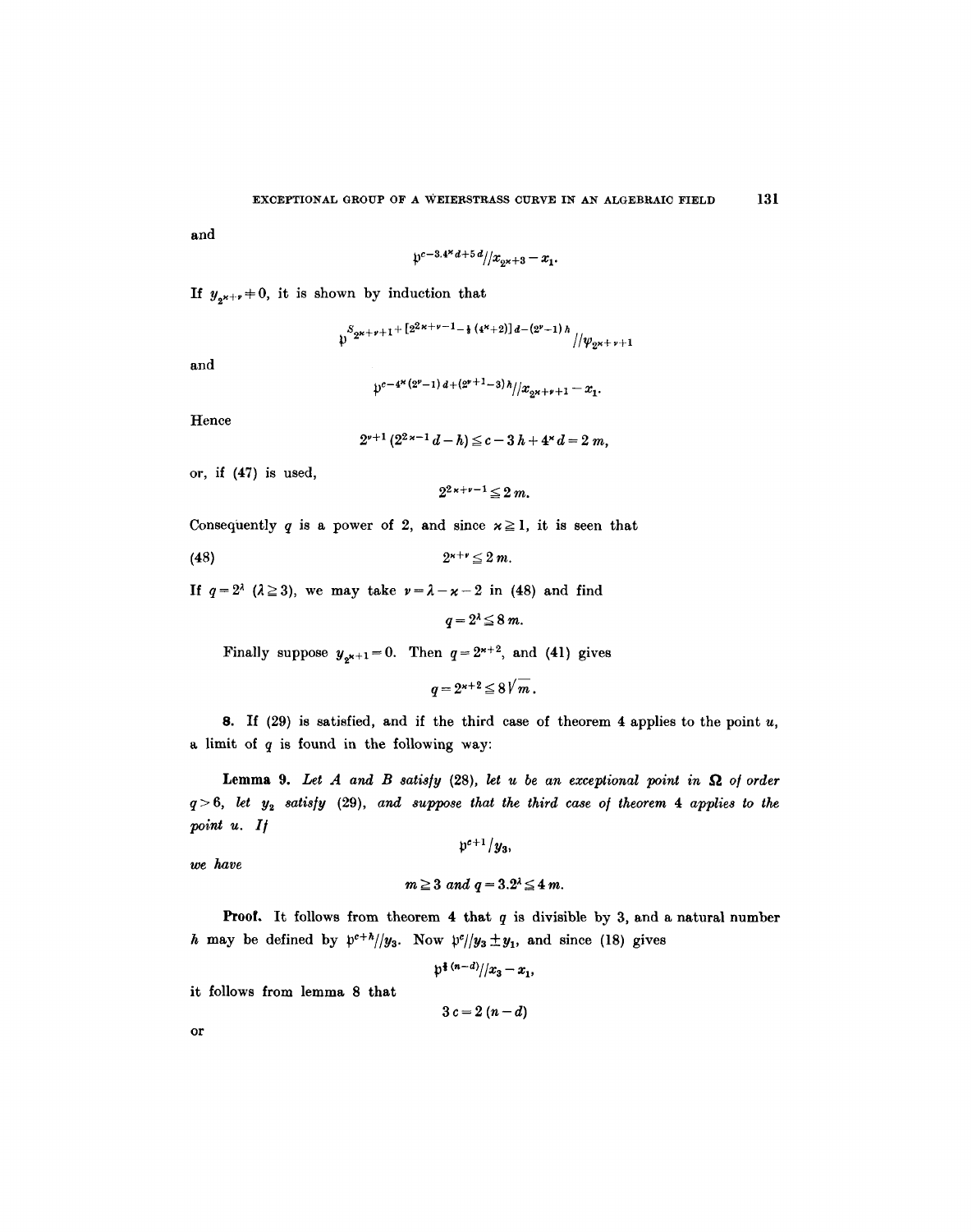$$
(49) \t\t\t c=2(m-d).
$$

If  $T_r$  is defined by (26), we have  $p^{T_3}/\psi_3$  and  $p^{T_6+d+h}/\psi_6$ . But then  $p^{c-2(d+h)}/x_6-x_1$ , and if  $y_6 + 0$ , it follows that  $p^{c-2(d+h)}/y_6$ ,  $p^{T_{12}+3d+2h}/y_{12}$  and  $p^{c-2(3d+2h)}/x_{12}-x_1$ . If  $y_{3.2}$ +0, it may be shown by induction that

$$
\mathfrak{p}^{T_{3,2^{v}+1}+(2^{v+1}-1) d+2^v h}/\mathfrak{p}_{3,2^{v}+1}
$$

and

$$
\mathfrak{p}^{c-2\,(2^{\nu+1}-1)\,d-2^{\nu+1}\,\hbar}/\mathfrak{p}_{3,2^{\nu+1}}-x_1.
$$

 $2^{v+1} (2d+h) \leq c+ 2d,$ 

Hence

or, by 
$$
(49)
$$
,

(50)  $3.2^{r+1} \leq 2 m$ .

It follows that  $\frac{1}{3}q$  is a power of 2, and if  $q=3.2^{\lambda}$  ( $\lambda \ge 2$ ), we may take  $\nu=\lambda-2$  in (50) and find

$$
q=3.2^{\lambda}\leq 4\ m.
$$

Lemma 10. *Let A and B satis/y* (28), *let N be the norm of p, let u be an exceptional point in*  $\Omega$  *of order q* > 6, *let y<sub>2</sub> satisfy* (29), *and suppose that the third case of theorem 4 applies to the point u. I/* 

*we have* 

$$
q=2^{\lambda}\cdot 3\ t\leq 6\ m\ (2\ N+1),
$$

 $p^c / y_3$ ,

*where t is an odd number*  $\leq 2 N + 1$ .

*If*  $c \leq 2m$ *, we have* 

$$
q=3.2^{\lambda}\leq 6\ m.
$$

**Proof.** By theorem 4,  $q$  is divisible by 3. A natural number  $h$  is defined by  $p^{c-h}/y_3$ , and the numbers  $T_r$  are defined by (26). Now  $p^{c-h}/y_3 \pm y_1$ , and hence, by (18) and lemma 8:

$$
c-h=\tfrac{2}{3}(n-d),
$$

or

(51) 
$$
c-3 h = 2 (m-d).
$$

Since  $p'/y_2 \pm y_1$ , (18) and lemma 8 also give

$$
c\leq \frac{1}{3}(2n+d),
$$

or

$$
c\leq 2m+d,
$$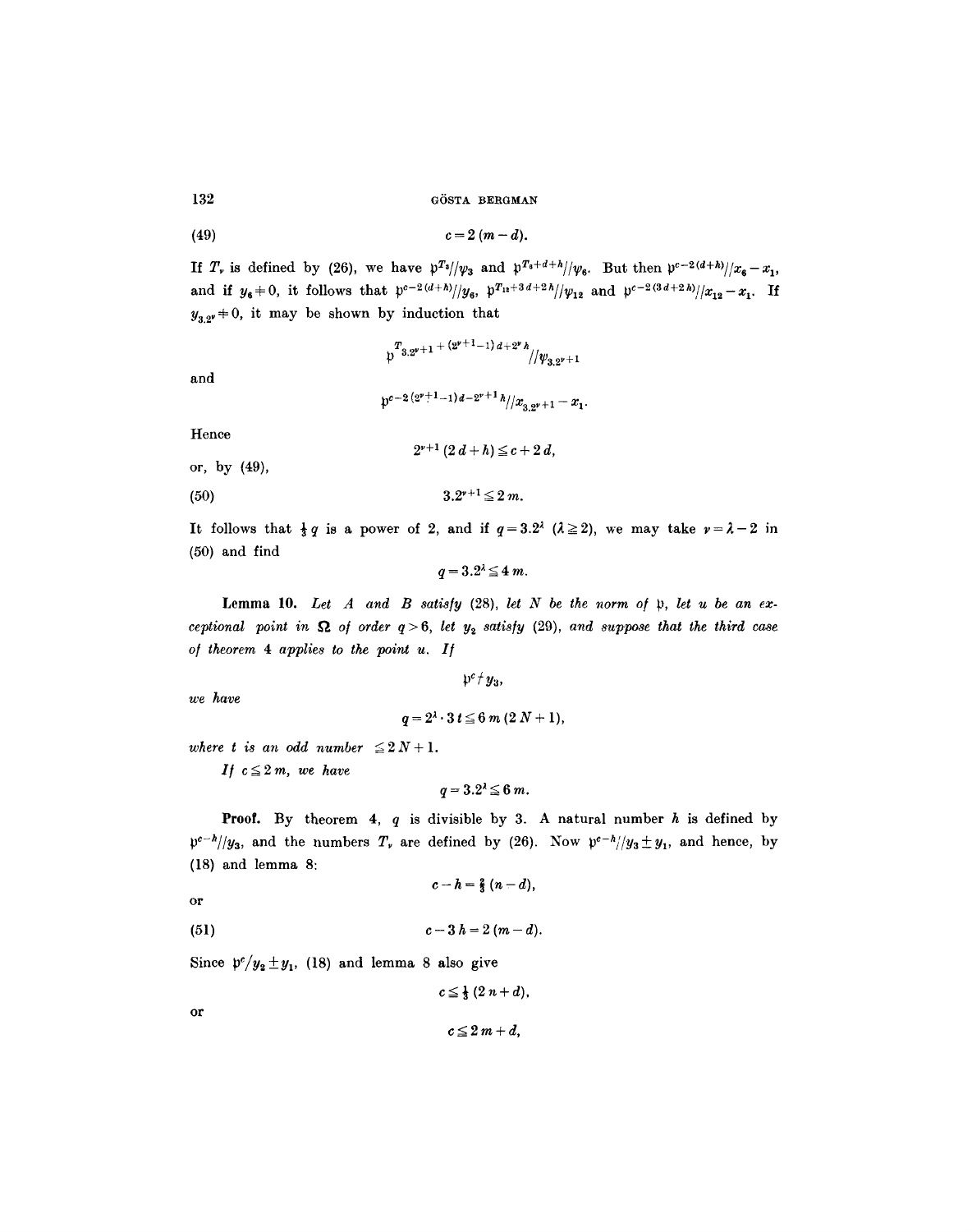and hence, by (51),  $h \leq d.$ 

Now (8) gives  $p^{T_6+d-h}/\psi_6$ , and then  $p^{c-2d+h}/x_6-x_1$ . Here the exponent is <c by (52), and if  $y_6 + 0$ , it follows that  $\frac{\rho^{c-2 d + h}}{y_6}$ ,  $\frac{\rho^{T_{12}+3(d-h)}}{\rho^{T_{12}+3(d-h)}}$ , and  $\frac{\rho^{c-6d+5 h}}{x_{12}-x_1}$ . If  $y_{3,2} \neq 0$  ( $\nu \ge 0$ ), it is shown by induction that

$$
\sqrt[n]{\frac{T_{3,2^{\nu}+1}+\left(2^{\nu+1}-1\right)(d-h)}{\nu_{3,2^{\nu}+1}}}
$$

and

$$
\mathfrak{p}^{c-2\,(2^{\nu+1}-1)\,d+(2^{\nu+2}-3)\,h}/x_{3,2^{\nu+1}}-x_1.
$$

If  $h < d$ , it follows that

$$
2^{r+2} \leq 2^{r+2} (d-h) \leq c+2d-3h=2m,
$$

and it is seen that  $q=3.2^{\lambda}$  ( $\lambda \ge 2$ ), where

$$
(53) \t\t\t 2^{\lambda} \leq 2 m.
$$

If  $h=d$ , (51) gives  $c=2m+d$ , and if  $y_{3,2}+0$  ( $\nu \ge 0$ ), we have  $\frac{\nu^2 m}{y_{3,2}}$ . If  $q>12$ , it follows that one of the three cases of theorem  $4$  can be applied to the point  $3u$ , since we have  $p^2m/|y_3|$  and  $p^2m/|y_6|$ . Now  $p^2m/x_3-x_1$  and  $p^2m/x_6-x_1$  and consequently  $p^{2m}/x_6-x_3$ , but if u is replaced by 3u in (4), it is seen that

(54) 
$$
x_6-x_3=-\frac{\psi_3(3u)}{\psi_2^2(3u)},
$$

and since  $\psi_2(3u)=-2y_3$ , it follows that  $\psi_3^{\otimes m}/\psi_3(3u)$ . Thus the second case of theorem 4 does not apply to the point  $3u$ .

If the first case applies, theorem 7 gives

$$
q=2^{\lambda}\cdot 3\ t\leq 6\ m\ (2\ N+1),
$$

where t is an odd number  $\leq 2N+1$ .

If the third case applies, (54) shows that  $p^{2m+1}/x_6-x_3$ , but (4) also gives

$$
x_6-x_3=-\,\frac{\psi_9}{\psi_6^2\,\psi_3}\,,
$$

and hence  $p^{T_0+1}/v_0$ . Consequently  $p^{2m}/x_0-x_1$ , and if  $q+18$ , it follows from lemma 8 that  $p^{2m} / y_{0}$ . Hence we may replace u by 3u in the proof of lemma 10, and there will be two numbers h' and d', which correspond to h and d. But since  $\mathfrak{p}^{2m+1}$  /  $y_3$ , it is seen that  $h' < d'$ , and then  $q = 9.2<sup>2</sup>$ , where, by (53),

$$
2^{\lambda} \leq 2 m.
$$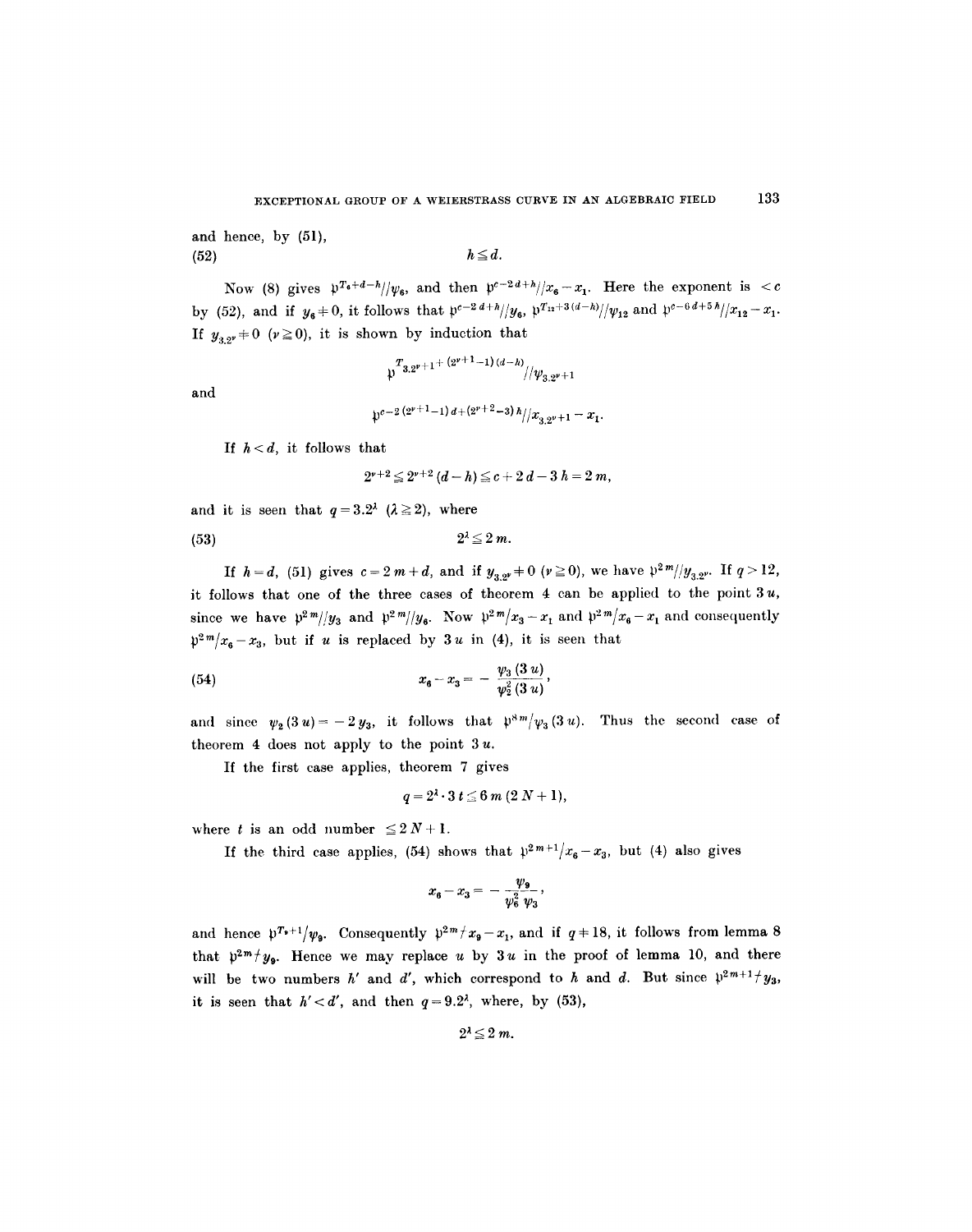**Lemma 11.** Let A and B satisfy  $(28)$ , let u be an exceptional point in  $\Omega$  of order  $q>6$ , let  $y_2$  satisfy (29), and suppose that the third case of theorem 4 applies to the *point u. I/* 

*we have* 

 $m\geq 2$  and  $q=3.2^{\lambda}\leq 6$  m.

 $\mathfrak{p}^c$ //*y*<sub>3</sub>,

**Proof.** Suppose  $\frac{\varphi}{y_{3,2^{\nu}}}$  ( $\nu = 0, 1, ..., x; \alpha \ge 0$ ). Then (8) gives  $\frac{\varphi}{x_{4} + d}}{\varphi_{6}, \frac{\varphi}{x_{12} + 5d}}{\varphi_{12}}$ and finally

$$
\sqrt[n]{\frac{T_{3.2^{x+1}}+\frac{1}{2}(4^{x+1}+1)}{4}}i/\psi_{3.2^{x+1}}.
$$

Hence  $\mathfrak{p}^{\frac{1}{3}(n-4^{\nu}d)}/x_{3,2^{\nu}}-x_1$  ( $\nu=0, 1, ..., \varkappa+1$ ). But  $\mathfrak{p}^c/y_{3,2^{\varkappa}}\pm y_1$ , and since  $y_{3,2^{\varkappa}}+0$ , lemma 8 gives  $c \leq \frac{2}{3} (n-4^{*}d)$ 

```
and hence
```
(55)  $c \leq 2 (m - 4 \times d).$ 

Now  $x_{3,2x+1}-x_1$  is an integer mod  $\mu$ , and consequently (by (55))

 $4^{x+1} d \leq n \leq 3 m - 2.4^x d$ 

or

$$
(56) \t\t\t\t m \ge 2 \text{ and } 4^{\varkappa+1} \le 2m.
$$

Since (56) gives a limit of  $\varkappa$ , we may suppose  $\mathfrak{p}^{c+1}/y_{3,2^{\kappa+1}}$  or  $\mathfrak{p}^c/y_{3,2^{\kappa+1}}$ .

First suppose  $\mathfrak{p}^{e+h}/y_{3,2^{k+1}}$ , where  $h > 0$ . Then  $\mathfrak{p}^{e}}/y_{3,2^{k+1}} \pm y_1$ , and since  $y_{3,2^{k+1}} \pm 0$ , lemma 8 gives

 $c=\frac{2}{3}(n-4^{x+1}d)$ 

$$
\quad \text{or} \quad
$$

(57) 
$$
c = 2 (m - 4^{x+1} d).
$$

Now (8) gives

$$
\sqrt[n]{\frac{T_{3.2^{x+2^{+\frac{1}{3}}(4^{x+2}-1)}d+h}}{|\psi_{3.2^{x+2}}|}}
$$

and then, by (57),

$$
\int_0^{\infty} e^{-2.4x+1} d^{-2h} / x_{3.2x+2} - x_1.
$$

If  $y_{3.2^{x+2}} \neq 0$ , it follows that

$$
\mathfrak{p}^{c-2.4^{\kappa+1}d-2h}/y_{3.9^{\kappa+2}},
$$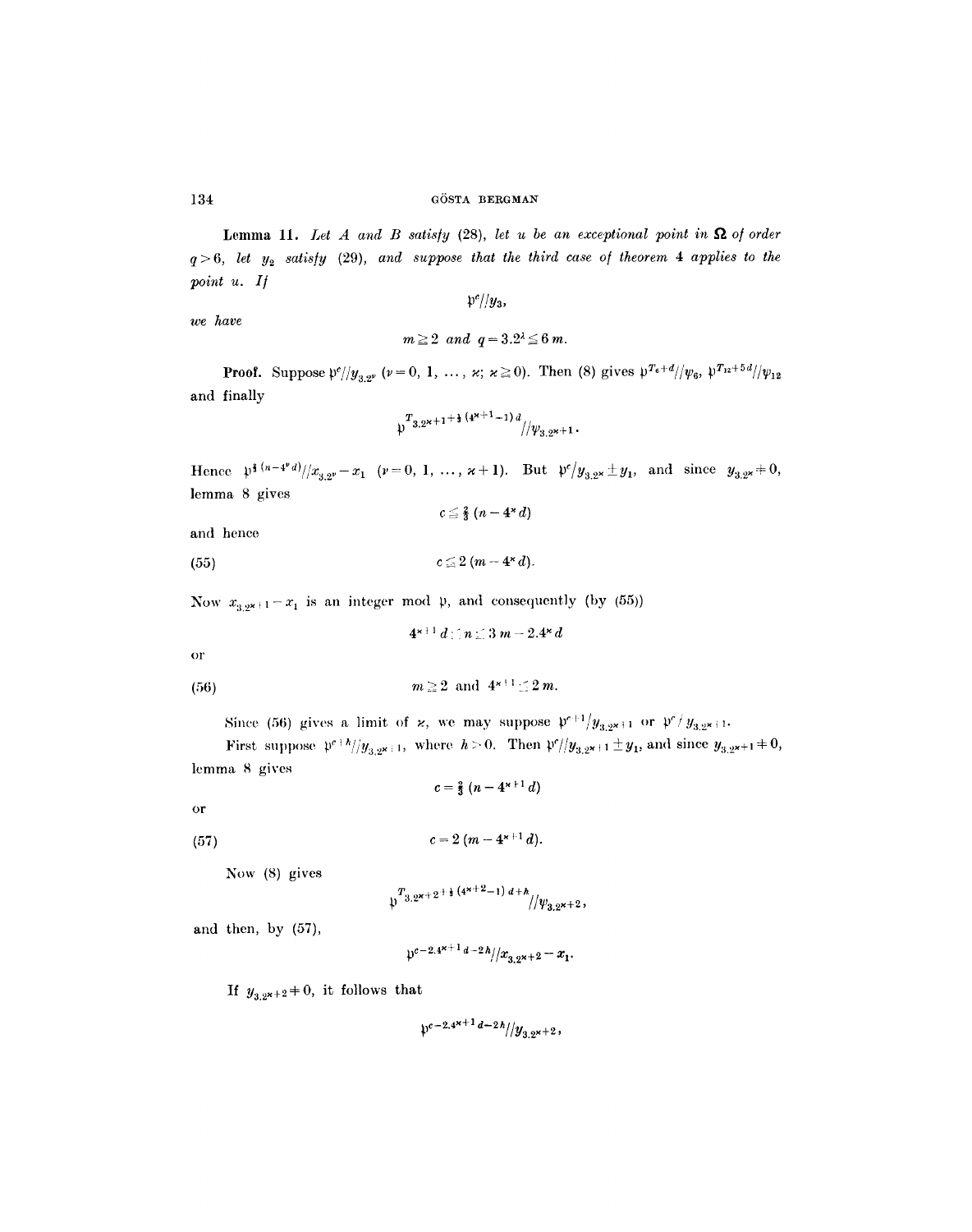$$
\mathfrak{p}^{T_{3,2^{k+3}+\frac{1}{3}(10.4^{\kappa+1}-1)d+2h}}/\!/\psi_{3,2^{k+3}}
$$

and

$$
\mathfrak{p}^{c-6.4^{\varkappa+1}\,d-4\,\hbar}/\!/x_{3.2^{\varkappa+3}}-x_1.
$$

**If**  $y_{3,2^{x+y}} \neq 0$  ( $y \ge 1$ ), it is shown by induction that

$$
\mathfrak{p}^{T_{3,2^{x+v+1}+[2^{2x+v+2}-\frac{1}{3}(2^{2x+3}+1)]d+2^{v-1}h}}\!/\!/\!y_{3,2^{x+v+1}}
$$

and

$$
\beta^{c-2^{2\kappa+3}(2^{\nu}-1) d-2^{\nu}h}/x_{3\cdot 2^{\kappa+\nu}+1}-x_1.
$$

Hence

$$
2^{\nu} \, (2^{2 \, \varkappa+3} \, d+h) \leq c+2^{2 \, \varkappa+3} \, d=2 \, \textit{m},
$$

 $2^{\nu}(2^{2\kappa+3}+1) \leq 2m$ .

and since  $h$  and  $d$  are natural numbers, it follows that

Consequently

(58) 
$$
2^{x+\nu} \leq \frac{2^{x+1}}{2^{2x+3}+1} m \leq \frac{2}{9} m,
$$

and  $\frac{1}{3}q$  must be a power of 2. If  $q=3.2^{\lambda}$  ( $\lambda \geq 2$ ), we may take  $\nu=\lambda-\varkappa-2$  in (58) and find

$$
2^{\lambda} \leq \frac{8}{9} m.
$$

Next suppose  $\mathfrak{p}^{c-k}/y_{3,2^{k+1}}$ , where  $h > 0$ . Then  $\mathfrak{p}^{c-k}/y_{3,2^{k+1}} \pm y_1$ , and since  $y_{3,2^{k+1}} \pm 0$ , lemma 8 gives

 $c-h=\frac{2}{3}(n-4^{k+1} d)$ 

or

(59)  $c-3 h= 2 (m-4<sup>x+1</sup> d),$ 

and (55) shows that

(6O)

Now (8) gives

$$
\psi^{T_{3,2^{x+2+\frac{1}{3}(4^{x+2}-1) d-h}}/\psi_{3,2^{x+2}},
$$

 $h \leq 2.4^{\star} d$ .

and then, by (59),

$$
\mathfrak{p}^{c-2.4^{\varkappa+1}d+h}/x_{3.2^{\varkappa+2}}-x_1.
$$

But  $h < 2.4^{x+1} d$  by (60), and if  $y_{3.2^{x+2}} \neq 0$ , it follows that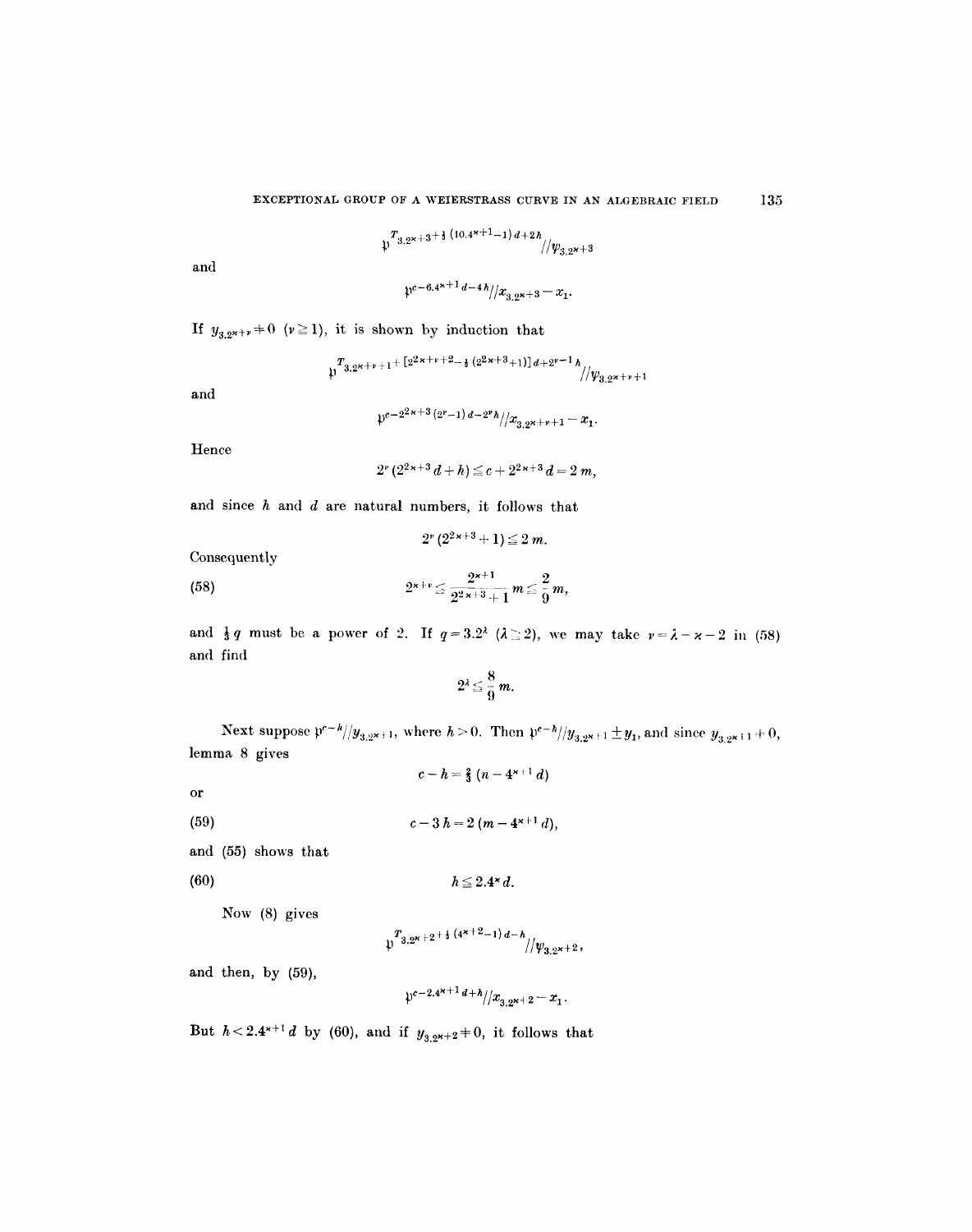$$
\mathcal{V}^{c-2.4^{k+1} d+h}/y_{3.2^{k+2}},
$$
  

$$
\int_{0}^{T} 3.2^{k+3+\frac{1}{2}(10.4^{k+1}-1) d-3h}/y_{10}
$$

and

 $\psi^{c-6.4^{\varkappa+1}\,d+5\,h}/x_{3.2^{\varkappa+3}}-x_1.$ 

If  $y_{3.2^{x+y}} \neq 0$  ( $\nu \ge 1$ ), it is shown by induction that

$$
\psi^{T_{3,2^{x+\nu+1}+\left[2^{2x+\nu+2}-\frac{1}{2}\left(2^{2x+3}+1\right)\right]d-(2^{\nu}-1)h}}_{\text{max}}/(\psi_{3,2^{x+\nu+1}})
$$

and

$$
\psi^{c-2^{2\kappa+3}(2^{\nu}-1) d+(2^{\nu+1}-3) h}/x_{3\sqrt{2^{2\kappa}+1}}-x_1.
$$

Hence

$$
2^{r+1} (4^{r+1} d - h) \leq c + 2^{2r+3} d - 3 h = 2 m,
$$

or, if (60) is used,

 $2^{2\times+\nu+2} \leq 2 \, m.$ 

It follows that

(61)  $2^{x+\nu} \leq \frac{1}{2} m$ ,

and  $\frac{1}{3}q$  must be a power of 2. If  $q=3.2^{\lambda}$  ( $\lambda \geq 2$ ), we may take  $\nu=\lambda-\varkappa-2$  in (61) and find

$$
2^{\lambda} \leq 2 m.
$$

Finally suppose  $y_{3,2^{k+1}} = 0$ . Then  $q = 3.2^{k+2}$ , and (56) gives

$$
2^{\varkappa+2}\leq 2\sqrt{2m}\leq 2m,
$$

since  $m \geq 2$ .

If the lemmas 9, 10 and 11 are combined, we get the following result:

Theorem 9. Let  $A$  and  $B$  satisfy (28), let  $N$  be the norm of  $\mathfrak p$ , let  $u$  be an ex*ceptional point in*  $\Omega$  *of order q* > 4, *let*  $y_2$  *satisfy* (29), *and suppose that the third case o/ theorem 4 applies to the point u. Then* 

$$
q=2^{\lambda}\cdot 3\,t\leq 6\,m\,(2\,N+1),
$$

*where t is an odd number*  $\leq 2 N + 1$ .

9. Now we combine the theorems 7, 8 and 9 in the following way:

Theorem 10. Let A and B satisfy (28), let N be the norm of  $\mathfrak p$ , let u be an ex*ceptional point in*  $\Omega$  *of order q* > 4, *and let y<sub>2</sub> satisfy* (29). Then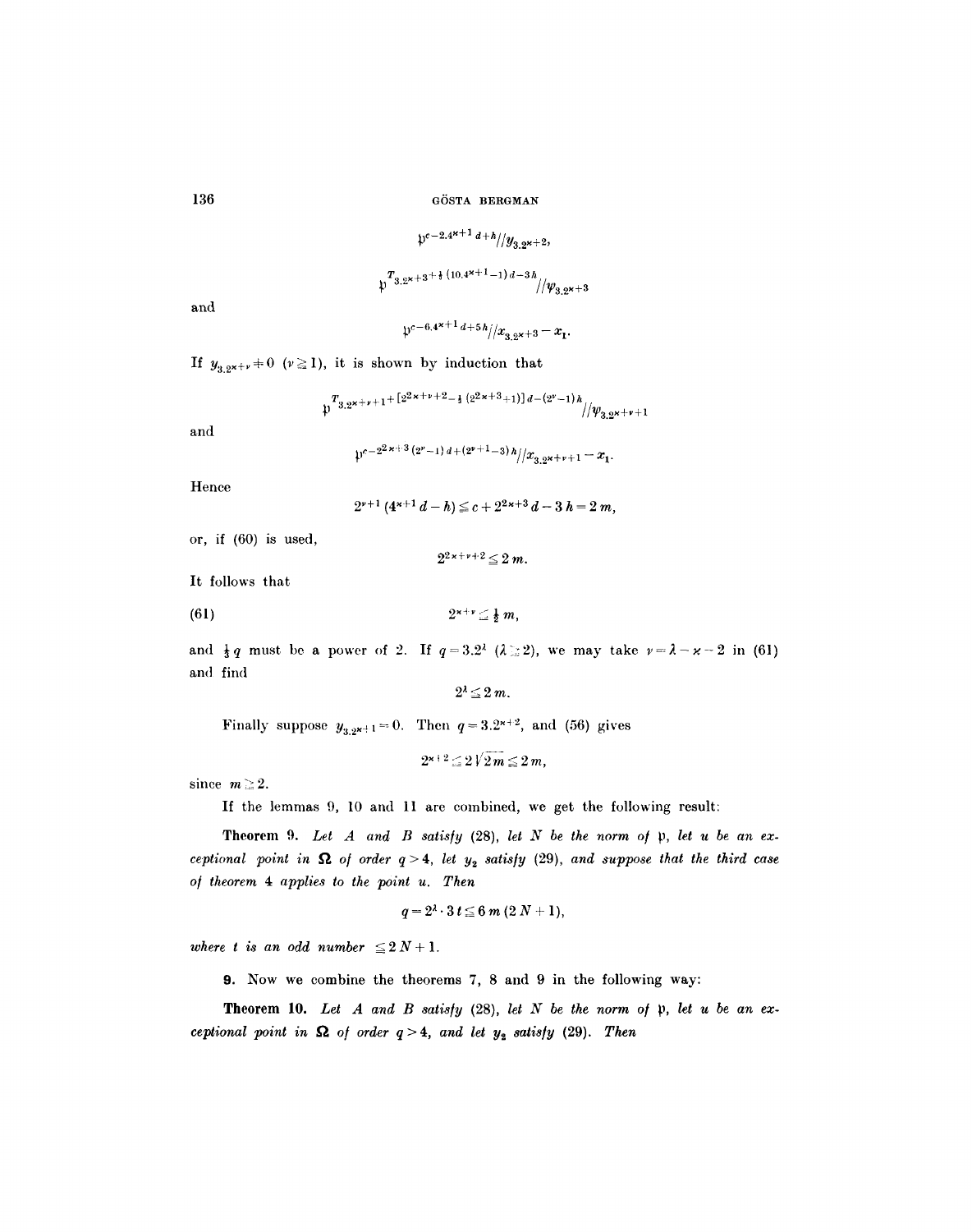$$
q=2^{\lambda}t\leq 6\ m\ (2\ N+1),
$$

*where t is an odd number*  $\leq 3(2N+1)$ .

10. In this section (29) will be replaced by the following condition:  $\sim$ 

(62) 
$$
\mathfrak{p}^c / |y_1; \; \mathfrak{p}^{c+1} / y_2; \; y_4 \neq 0; \; \mathfrak{p}^c / y_4.
$$

Then we may prove the following lemma:

**Lemma 12.** Let A and B satisfy  $(28)$ , let u be an exceptional point in  $\Omega$  of order  $q > 4$ , let  $y_2$  and  $y_4$  satisfy (62), and define the numbers h and U<sub>r</sub> by

(63) *pc+h//y2;* 

(64) 
$$
U_{\nu} = \frac{1}{2} \nu (\nu - 1) h + (\nu^2 - 1) m \quad (\nu \ge 1).
$$

*Then*  $c = h + 2m$ *, and we have* 

 $\mathfrak{p}^{U_{\mathfrak{p}}}/\mathfrak{p}_{\mathfrak{p}}$ 

for  $v=1, 2, 3, 4$ .

**Proof.** Since  $\frac{\psi}{y_2+y_1}$  and  $y_2\neq0$ , lemma 8 gives  $\frac{\psi}{x_2-x_1}$ . But  $\frac{\psi^{c+m}}{\psi_2}$ , and hence, by (4),  $\mathfrak{p}^{3c+2m}/\mathfrak{p}_3$ . By (8) and the definition of h, we have  $\mathfrak{p}^{h+5(c+m)}/\mathfrak{p}_4$ , and consequently  $\psi^{h+2m}/x_3 - x_1$ .

Now  $p^c/y_4+y_1$  and  $y_4=0$ , and hence  $p^c/x_4-x_1$ . But then we must have (by (4))  $p^{2h+8(c+m)}/\psi_5$ , and (4) gives  $p^{2h+2m}/x_2-x_3$ . Hence  $c = h+2m$ , since  $x_2-x_3=(x_2-x_1) -(x_3-x_1)$ , and the lemma is proved.

It is easy to verify that the numbers  $U_{\nu}$  defined by (64) satisfy the following relations:

(65)  

$$
\begin{cases}\nU_{\nu-1} + U_{\nu+1} - 2 U_{\nu} = h + 2 m; \\
U_{2\nu} + U_2 = 2 (U_{\nu-1} + U_{\nu+1}) + (\nu - 1) h + 2 m; \\
U_{2\nu+1} = 2 (U_{\nu} + U_{\nu+1}) + \nu h + 2 m; \\
U_{2\nu} - 4 U_{\nu} - U_2 = (\nu - 1) h,\n\end{cases}
$$

and now a sort of induction is possible:

**Lemma 13.** Let A and B satisfy  $(28)$ , let u be an exceptional point in  $\Omega$  of order  $q > 4$ , *let y<sub>2</sub> and y<sub>4</sub> satisfy* (62), *let h and U<sub>r</sub> be defined by* (63) *and* (64), *and suppose* 

(66)  $\mathfrak{p}^c/y_r$ , if  $(v, q) = 1$ ;

(67) 
$$
\qquad \qquad \mathfrak{p}^{U_{\nu}}//\psi_{\nu} \ \ (\nu=1, 2, \ldots, t-1); \ \ \mathfrak{p}^{U_{\ell}}/\psi_{t},
$$

*where*  $4 \le t \le q$ .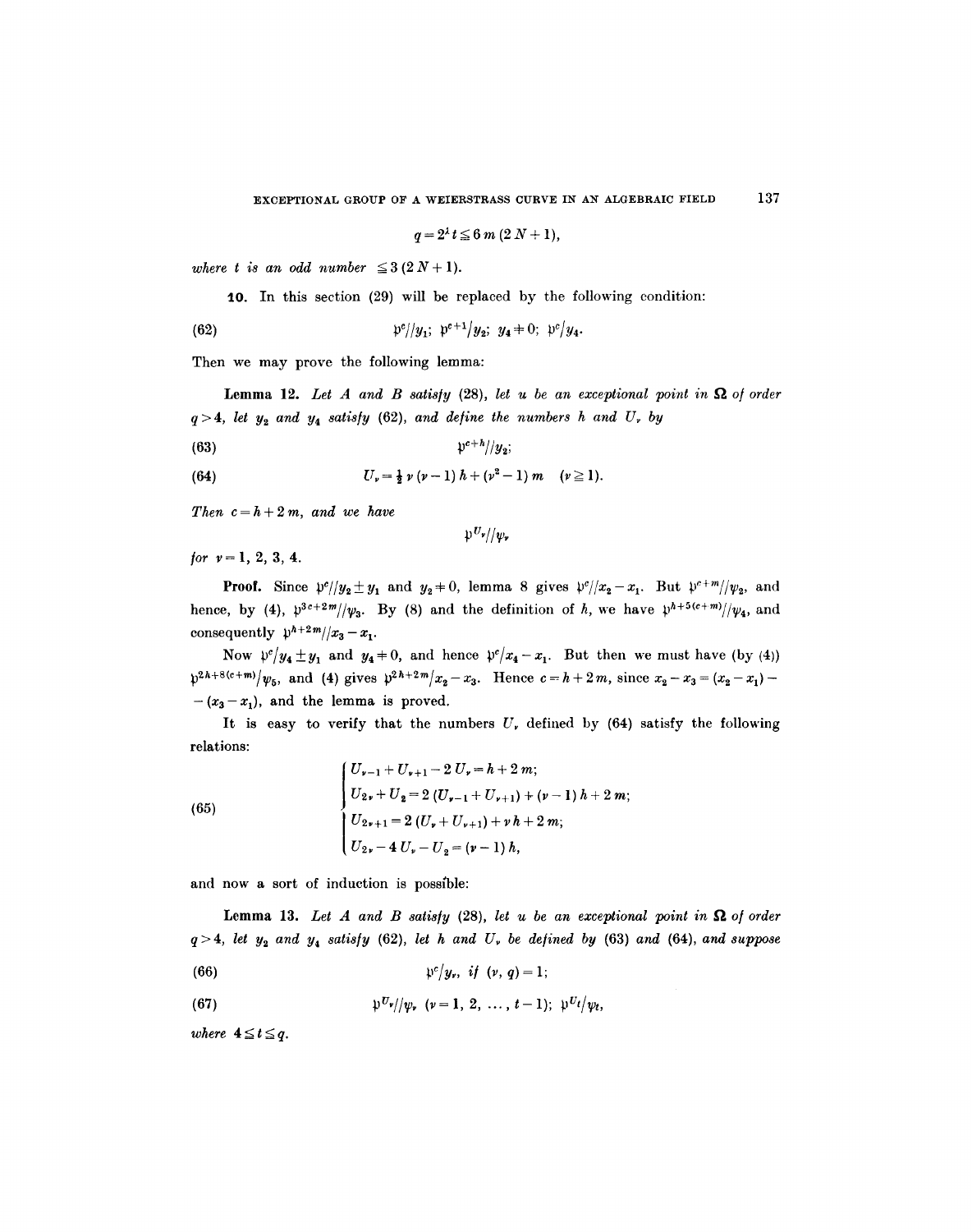*Then*  $p^{th+8m}/4A^3 - 27B^2$ , if t is odd, and  $p^{(t-1)h+8m}/4A^3 - 27B^2$ , if t is even. *If*  $p^{U_t+1}/p_t$ , we have  $(t, q) > 1$  and

$$
\frac{q}{(t, q)} = 2^{\lambda} \le 2 m,
$$

*and if*  $\mathfrak{p}^{U_t}/\mathfrak{p}_t$  *but*  $\mathfrak{p}^{U_{t+1}}/\mathfrak{p}_{t+1}$ *, we have (t, q)* > 1 *and* 

$$
\frac{q}{(t, q)} = 2^{\lambda} t_1 \leq 2 m (2 N + 1),
$$

*where*  $t_1$  *is an odd number*  $\leq 2 N + 1$ *.* 

**Proof.** If t is odd, it follows from (4) and (65 a) that  $p^{h+2m}/x_{k(l-1)}-x_1$  and  $p^{h+2m}/x_{t-1} - x_1$ , and hence  $p^{h+2m}/x_{t-1} - x_1$ <sub>(t-1)</sub>. But (8) and (65 d) give  $p^{h}(t-1)h+2m/y_1$ <sub>(t-1)</sub>, and then (12) shows that  $p^{th+8m}/4A^3-27B^2$ , if the point u is replaced by  $\frac{1}{2}(t-1)u$ . If t is even, we replace t by  $t-1$ . This proves the first part of the lemma.

To prove the second part we first suppose  $(t, q) = 1$ . Then  $p^{h+2m}/y_t$  and  $y_t \neq 0$ , and hence, by lemma 8,  $p^{h+2m}/x_t-x_1$ . If we take  $y=t$  in (65a), it follows that  $p^{U_{t+1}}/v_{t+1}$ . But we know that  $p^{k+2m}/x_{t-2}-x_1$  (by (4), (65 a) and (67)), and hence  $p^{h+2m}/x_t-x_{t-2}$ . Now we take  $r=t-1$  in (7 a) and (65 b) and find  $p^{U_{2t-2}-(t-3)h}/y_{2t-2}$ , and then (8) gives  $\frac{p^2h+2m}{y_{t-1}}$ . Thus  $\frac{p^{k+2m}}{y_{t-1}+y_1}$  and  $\frac{p^{k+2m+1}}{x_{t-1}-x_1}$ , and consequently  $\frac{\partial v_i}{\partial y_i}$ .

Next suppose  $(t, q) > 1$ . If  $t < q$  but  $p^{U_t+1}/\psi_t$ , we define a natural number d by  $\frac{\partial^k u}{\partial t}$  Then  $\frac{\partial^{k+2m+d}}{\partial x_{i-1}-x_i}$ , but  $\frac{\partial^{k+2m}}{\partial x_2-x_i}$ , and hence  $\frac{\partial^{k+2m}}{\partial x_{i-1}-x_2}$ , and (4) gives  $\mathfrak{p}^{U}t+1^{-h}/\psi_{t+1}$ . Consequently  $\mathfrak{p}^{2m-2d}/|x_t-x_1|$ , and if  $y_t+0$ , it follows that  $p^{2m-2d}/y_t$ . But  $p^{8m}/4A^3-27B^2$ , and if *u* is replaced by *tu* in (12), it is seen that  $p^{2m-4d}/x_{2t}-x_t$ , and hence  $p^{2m-4d}/x_{2t}-x_t$ . If  $y_{2t}+0$ , it follows that  $p^{2m-4d}/y_{2t}$ , but then we replace u by  $2tu$  in (12) and find  $p^{2m-8d}/x_{4t}-x_{2t}$ , and hence  $p^{2m-8d}/x_{4t}-x_{1}$ . If  $y_{2^{\nu}t} \neq 0$ , it is shown by induction that

(68) 
$$
\qquad \qquad \mathfrak{p}^{2m-2^{\nu+2}d}/|x_{\nu+1} - x_1.
$$

It follows that the order of the point  $tu$  is a power of 2, and if it is equal to  $2<sup>2</sup>$ , where  $\lambda \geq 2$ , we may take  $\nu = \lambda - 2$  in (68) and find

$$
2^{\lambda} \leq 2 m.
$$

Obviously the order of the point  $tu$  is  $\frac{q}{(t, q)}$ .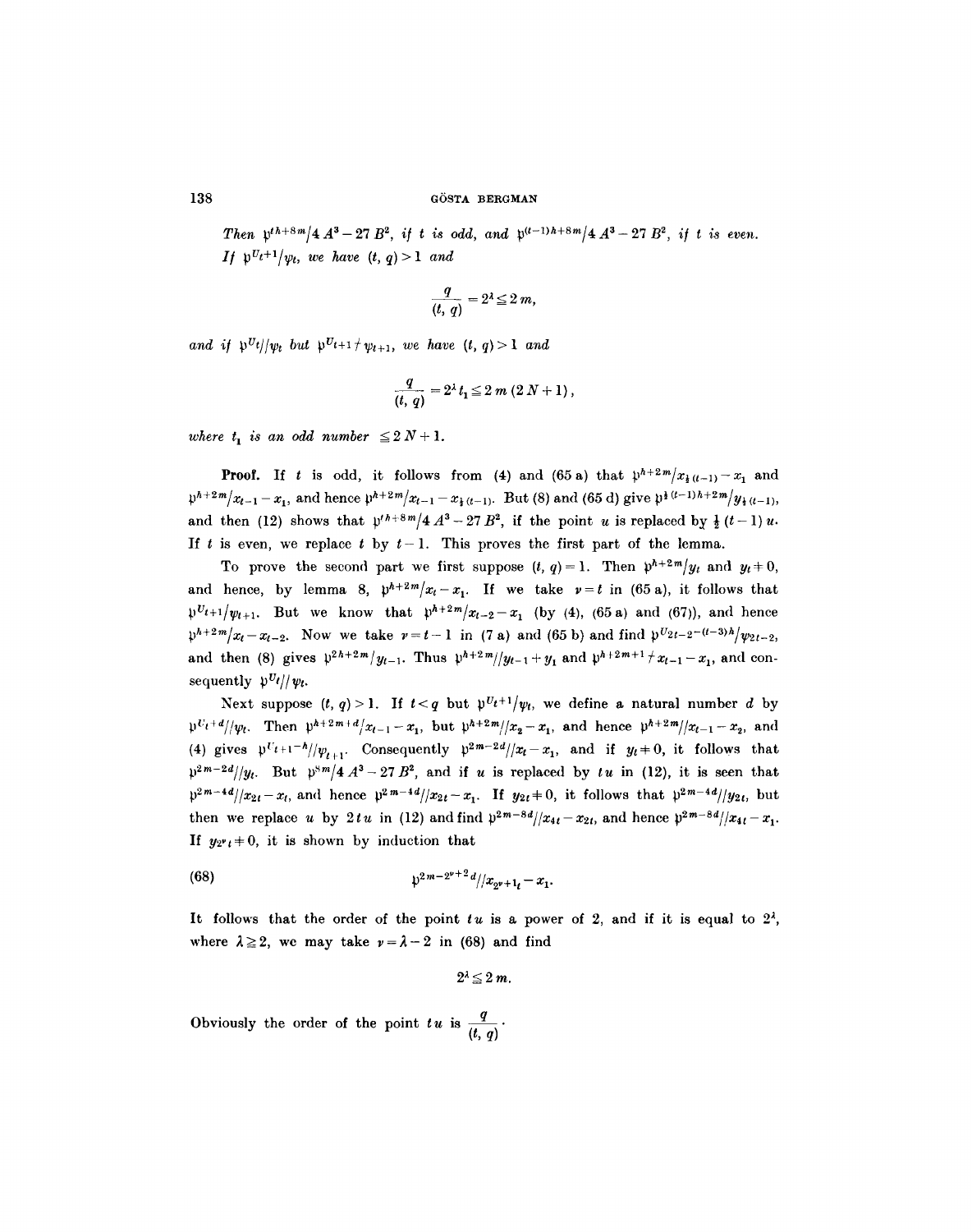If  $p^{U_t}/\psi_t$  but  $p^{U_{t+1}}/ \psi_{t+1}$ , we define a natural number e by  $p^{U_{t+1}-e}/\psi_{t+1}$ . Then  $p^{h+2m-e}/|x_t-x_1|$ , and since  $p^{h+2m}/x_2-x_1$ , it follows that  $p^{h+2m-e}/|x_t-x_2|$ . But then (4) gives  $\psi^{U}t+2^{-h-e}/\psi_{t+2}$ , and consequently  $\psi^{2m+e}/|x_{t+1}-x_1|$ . But since  $(t+1, q)=1$ , we have  $y_{t+1}$   $\neq$  0 and  $\mathfrak{p}^c/y_{t+1}$ , and then lemma 8 shows that  $e \geq h$ .

Now suppose  $e > h$ . Since  $\frac{p^{h+2m}}{x_{t-1}-x_1}$ , we have  $\frac{p^{h+2m}}{x_{t+1}-x_{t-1}}$ , and then (7 a) gives

$$
\mathfrak{p}^{U_{2t}-(t-2)h-2e}/\mathfrak{p}_{2t}.
$$

Consequently  $y_t=0$  and  $p^{2h+2m-2e}/y_t$ , and this is impossible by lemma 8, since we know that  $p^{h+2m-e}/x_t-x_1$ .

Consequently  $e = h$  and  $p^{2m}/|x_t - x_1|$ . If  $y_t \neq 0$ , it follows that  $p^{2m}/|y_t|$  and  $p^{U_{2t}-th}/|y_{2t}|$ . Since  $\frac{y^{2m}}{x_{t+1}-x_t}$ , (7 b) gives  $\frac{y^{U_{2t-1}-(t-1)h}}{y_{2t-1}}$  and  $\frac{y^{U_{2t+1}-(t+2)h}}{y_{2t+1}}$ , and consequently  $p^{2m}/x_{2t}-x_1$ . If  $y_{2t}=0$ , it follows that  $p^{2m}/y_{2t}$ , and theorem 4 can be applied to the point *tu*. Now  $p^{3m}/\psi_2(tu)$ , and since  $p^{2m}/x_{2t}-x_t$ , we have  $p^{8m}/\psi_3(tu)$ , and consequently the second case of theorem 4 is impossible. If the first case applies, theorem 7 gives

$$
\frac{q}{(t, q)} = 2^{\lambda} t_1 \leq 2 m (2 N + 1),
$$

where  $t_1$  is an odd number  $\leq 2N+1$ . If the third case applies, we have  $p^{8m+1}/v_3$  *(tu),* and since  $\mathfrak{p}^{15 m}/\mathfrak{p}_4$  (*tu*) and

$$
x_{3t}-x_{t}=-\frac{\psi_{2}(t\,u)\,\psi_{4}\left(t\,u\right)}{\psi_{3}^{2}\left(t\,u\right)},\,\,\text{if}\,\,\,\psi_{3}\left(t\,u\right)+0,
$$

 $x_{3t}-x_t$  is not divisible by  $\mathfrak{p}^{2m}$ . If  $y_{3t}+0$ , it follows that  $\mathfrak{p}^{2m}$   $\neq$   $y_{3t}$ , and then lemma 10 gives

$$
\frac{q}{(t, q)} = 3.2^{\lambda} \leq 6 m.
$$

It follows from lemma 13 that if  $(t, q) = 1$ , t may be replaced by  $t+1$  in (67). Now we take t in (67) as large as possible  $(t \leq q)$ . Then it follows from lemma 13 that  $(t, q) > 1$  and

$$
\frac{q}{(t, q)} = 2^{\lambda} t_1 \leq 2 m (2 N + 1),
$$

where  $t_1$  is an odd number  $\leq 2N+1$ . Since  $p_{\nu}/\psi_{\nu}$  for  $\nu \leq 4$ ,  $y_4+0$  and  $p_{\nu}/y_4$ , the proof of lemma 13 shows that  $p^{\sigma_s}/\psi_s$ , and hence  $t \ge 5$ . But then lemma 13 gives

$$
\mathfrak{p}^{5+8m}/4\,A^3-27\,B^2,
$$

and we have the following result: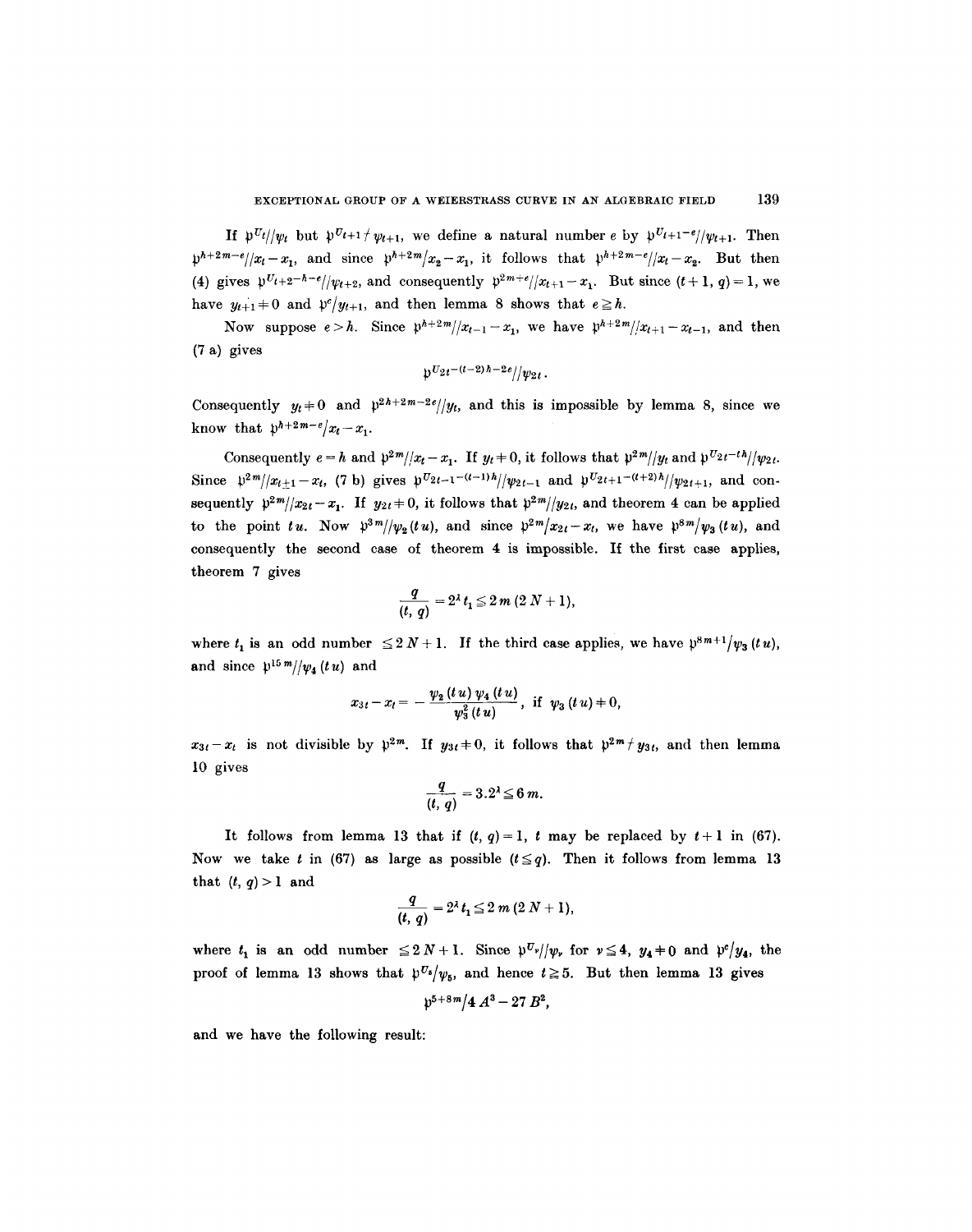Theorem 11. Let A and B satisfy  $(28)$ , *let u be an exceptional point in*  $\Omega$  of order  $q > 4$ , *let*  $y_2$  *and*  $y_4$  *satisfy* (62), *suppose* 

$$
\mathfrak{p}^c/y_r, \ \ if \ \ (v, q)=1,
$$

*and de/ine R by* 

(69)  $p^{2m+R}/4 A^3 - 27 B^2$ .<sup>1</sup>

*Then*  $R \geq 6m+5$ , and

$$
q = 2^{\lambda} t_2 \leq 2 m (2 N + 1) (R - 6 m + 1),
$$

*where*  $t_2$  *is an odd number*  $\leq$  (2N+1)(R-6m).

11. Now a limit of the order of an exceptional point in  $\Omega$  may be found in the following way, if  $A$  and  $B$  satisfy (28). We suppose that there is an exceptional point in  $\Omega$  of order  $q>4$ , and we choose u in such a way that (66) is satisfied, if c is defined by  $p^c$ // $y_1$ .

Suppose  $q = 8$ . If  $\mathfrak{p}^c / y_2$ , or if  $\mathfrak{p}^{c+1} / y_2$  and  $\mathfrak{p}^c / y_4$ , a limit of q is given by theorem 10 or theorem 11. Otherwise  $\psi^c / y_2$  or  $\psi^c / y_4$ , and then it follows from (66) that q is even. Consequently the order of the point  $2u$  is  $\frac{1}{2}q$ , and the order of the point  $4u$  is  $\frac{1}{4}q$  or  $\frac{1}{2}q$ , according as q is divisible by 4 or not. In any case there is a point of order  $\frac{1}{2}q$  or  $\frac{1}{4}q$ , whose ordinate is not divisible by  $\mathfrak{p}^c$ , and we can choose among the points  $2vu$ , where  $(v, \frac{1}{2}q) = 1$ , or among the points  $4vu$ , where  $(v, \frac{1}{4}q) = 1$ , a point  $u'$ , whose order  $q'$  and ordinate  $y'$  satisfy

$$
q' = \frac{1}{2} q
$$
 or  $= \frac{1}{4} q$ ;  $\mathfrak{p}^{c'}/|y'$ , where  $c' < c$ ;  $\mathfrak{p}^{c'}/y'_{r}$ , if  $(v, q') = 1$ .

Here  $y'_v$  denotes the ordinate of the point  $r u'$ .

If  $q' > 4$  and  $\pm 8$ , and if neither theorem 10 nor theorem 11 can be applied to the point  $u'$ ,  $q'$  must be even, and we can choose a point  $u''$ , whose order is

$$
q''=\tfrac{1}{2}q' \text{ or } =\tfrac{1}{4}q',
$$

and whose ordinate  $y''$  satisfies

$$
\mathfrak{p}^{c''}/|y''; c''< c'; \mathfrak{p}^{c''}/y''_v, \text{ if } (\mathfrak{v}, q'')=1.
$$

Since the ordinate of an exceptional point is an integer mod p, this process will finally come to an end. Thus we find a point  $u^{(r)}$ , whose order is

$$
q^{(r)} = \frac{1}{2^{\kappa}}q, \text{ where } r \leq \kappa \leq 2 r.
$$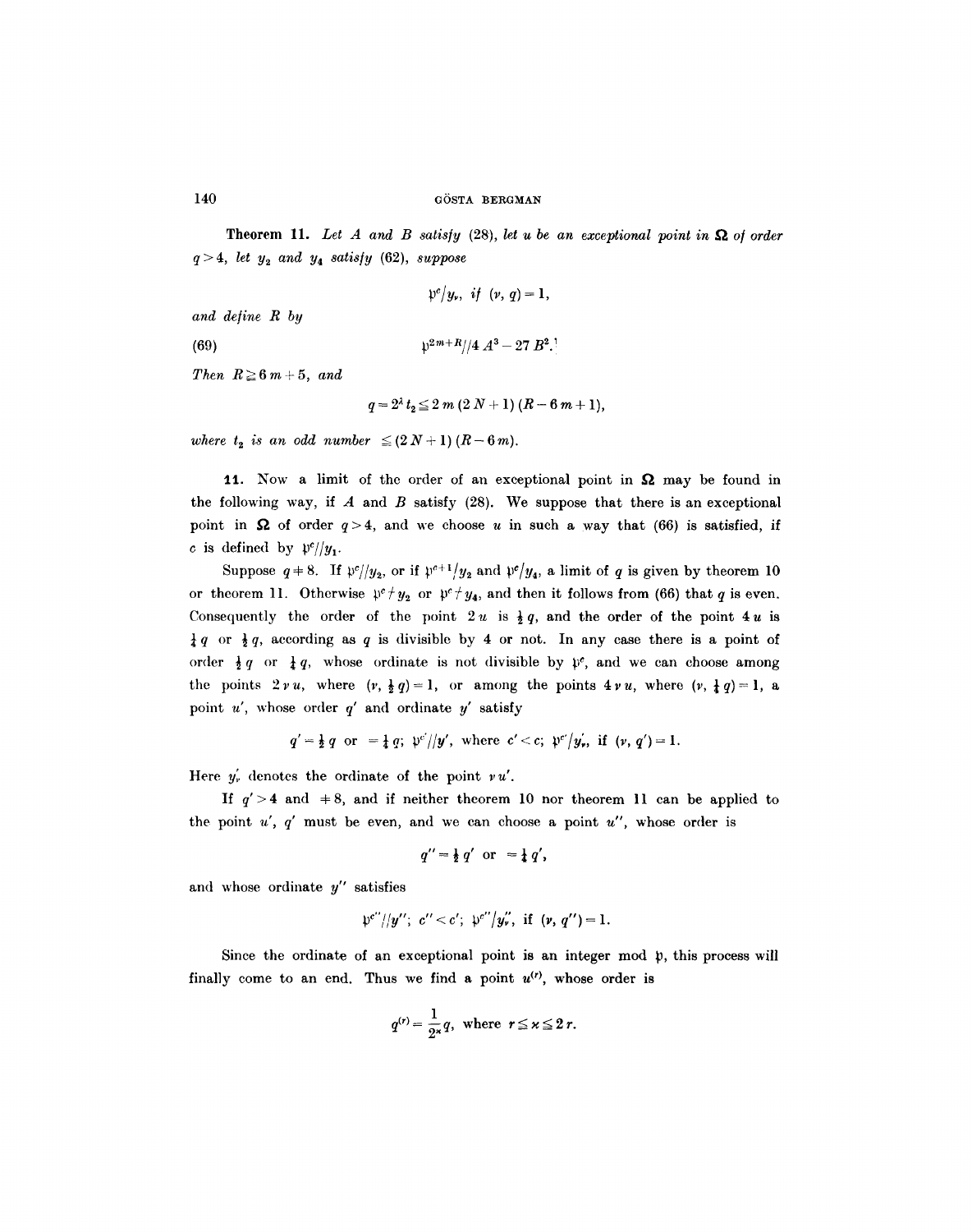If  $y^{(r)}$  is the ordinate of  $u^{(r)}$ , we also have

$$
\mathfrak{p}^{c(r)}/\mathfrak{p}(r), \text{ where } c^{(r)} \leq c-r,
$$

and if  $q^{(r)} > 4$  and  $\pm 8$ , one of the theorems 10 and 11 can be applied to the point  $u^{(r)}$ .

Now  $2c^{(r)} \ge m$  by lemma 8, and consequently  $2r \le 2c-m$ . We define R by (69) and then have the following cases:

1.  $R < 2m$ . Then  $c < m$  by (12) and hence  $2r < m$ , and since theorem 11 cannot be applied to the point  $u^{(r)}$ , we have by theorem 10:

$$
q^{(r)} = 2^{\lambda} t \leq 6 \, m \, (2 \, N + 1),
$$

where t is an odd number  $\leq 3(2N+1)$ .

2.  $2m \le R \le 6m+4$ . Then  $2c \le R$  by (12) and hence  $2r \le R-m$ , and theorem 10 gives

$$
q^{(r)} = 2^{\lambda} t \leq 6 \, m \, (2 \, N + 1),
$$

where t is an odd number  $\leq 3(2N+1)$ .

3.  $R \ge 6m+5$ . We have  $2c \le R$  by (12) and hence  $2r \le R-m$ , and the theorems l0 and 11 give

$$
q^{(r)} = 2^{\lambda} t \leq 2 m (2 N + 1) (R - 6 m + 1),
$$

where t is an odd number  $\leq (2N+1)(R-6m)$ .

Thus we get the following result:

**Theorem 12.** Let  $\Omega$  be an algebraic field, and let  $\nu$  be a prime ideal in  $\Omega$ , which *divides 2. Let A and B be integers mod p in*  $\Omega$  *which satisfy (1), and suppose* 

$$
\mathfrak{p}^m/|2;
$$
  

$$
\mathfrak{p} \neq A; \ \mathfrak{p}^m/|B; \ \mathfrak{p}^{2m+R}/|4 \ A^3 - 27 \ B^2.
$$

*Finally let N be the norm of p, and suppose that there is an exceptional point of order*  $q$  in  $\Omega$  on the curve (2). Then we have the following cases:

*1. R<2m. Then* 

 $q = 2^{\lambda} t \leq 6.4^{[\frac{1}{2}(m-1)]} m (2 N + 1),$ 

*where*  $\lambda \geq 0$  *and t is an odd number*  $\leq 3(2N+1)$ .